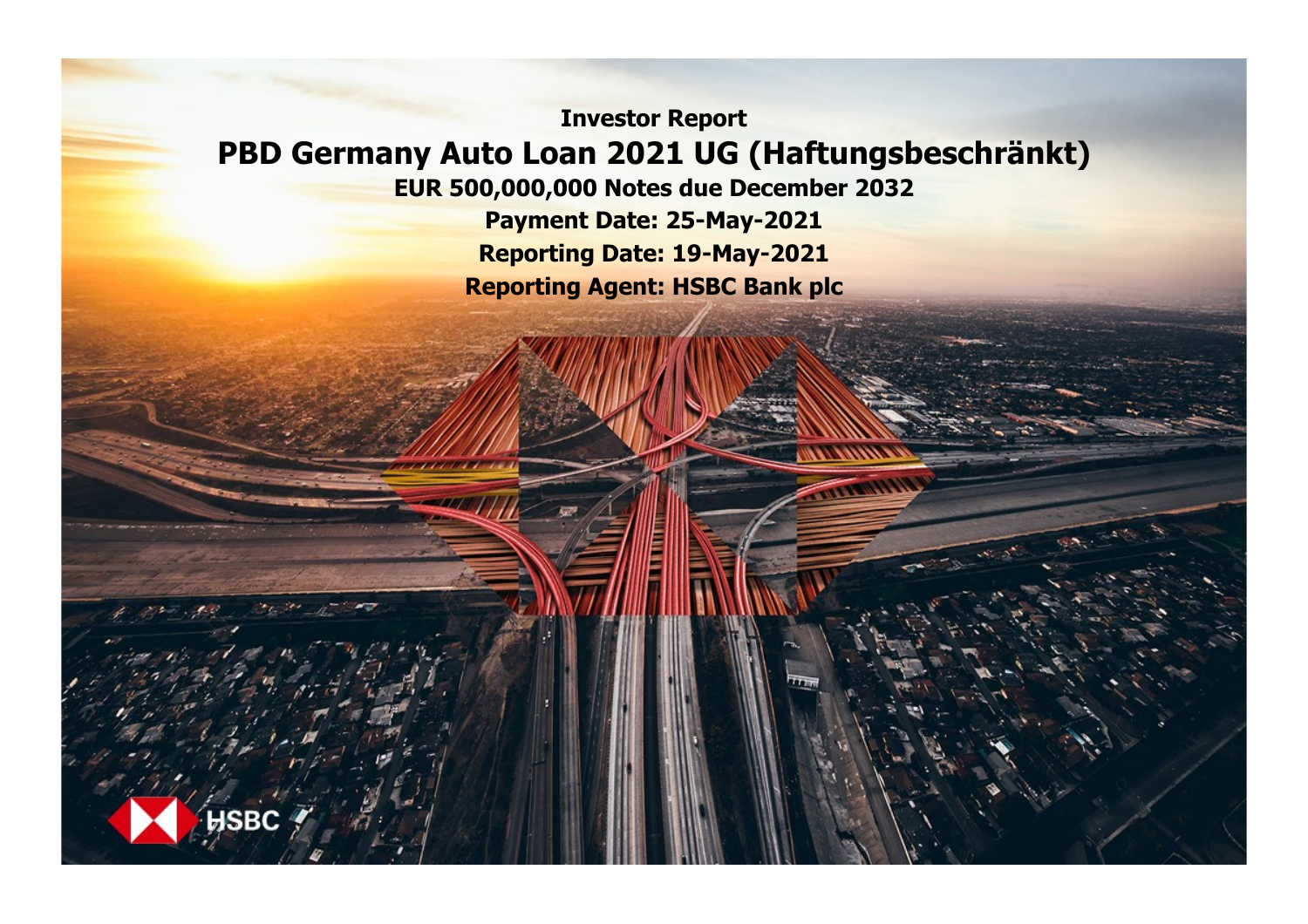

#### **Contents**

<span id="page-1-0"></span>

|                                | Page           |
|--------------------------------|----------------|
| Contents                       | 2              |
| <b>Transaction Details</b>     | 3              |
| <b>Transaction Parties</b>     | $\overline{4}$ |
| <b>Bond Report</b>             | 5              |
| <b>Bond Ratings</b>            | 6              |
| Reserve Account                | $\overline{7}$ |
| <b>Bank Accounts</b>           | 8              |
| Ledgers                        | 9              |
| Subordinated Loan              | 10             |
| <b>Expenses Report</b>         | 11             |
| Available Interest Collections | 12             |
| Interest Priority of Payments  | 13             |
| Available Principal Amount     | 14             |
| Principal Priority of Payments | 15             |
| Triggers & Events              | 16             |
| Counterparty Ratings           | 17             |
| Portfolio Summary              | 18             |
| Portfolio Concentration        | 21             |
| <b>Balance Sheet</b>           | 22             |
| Portfolio Stratifications      | 23             |
| <b>Disclaimer</b>              | 41             |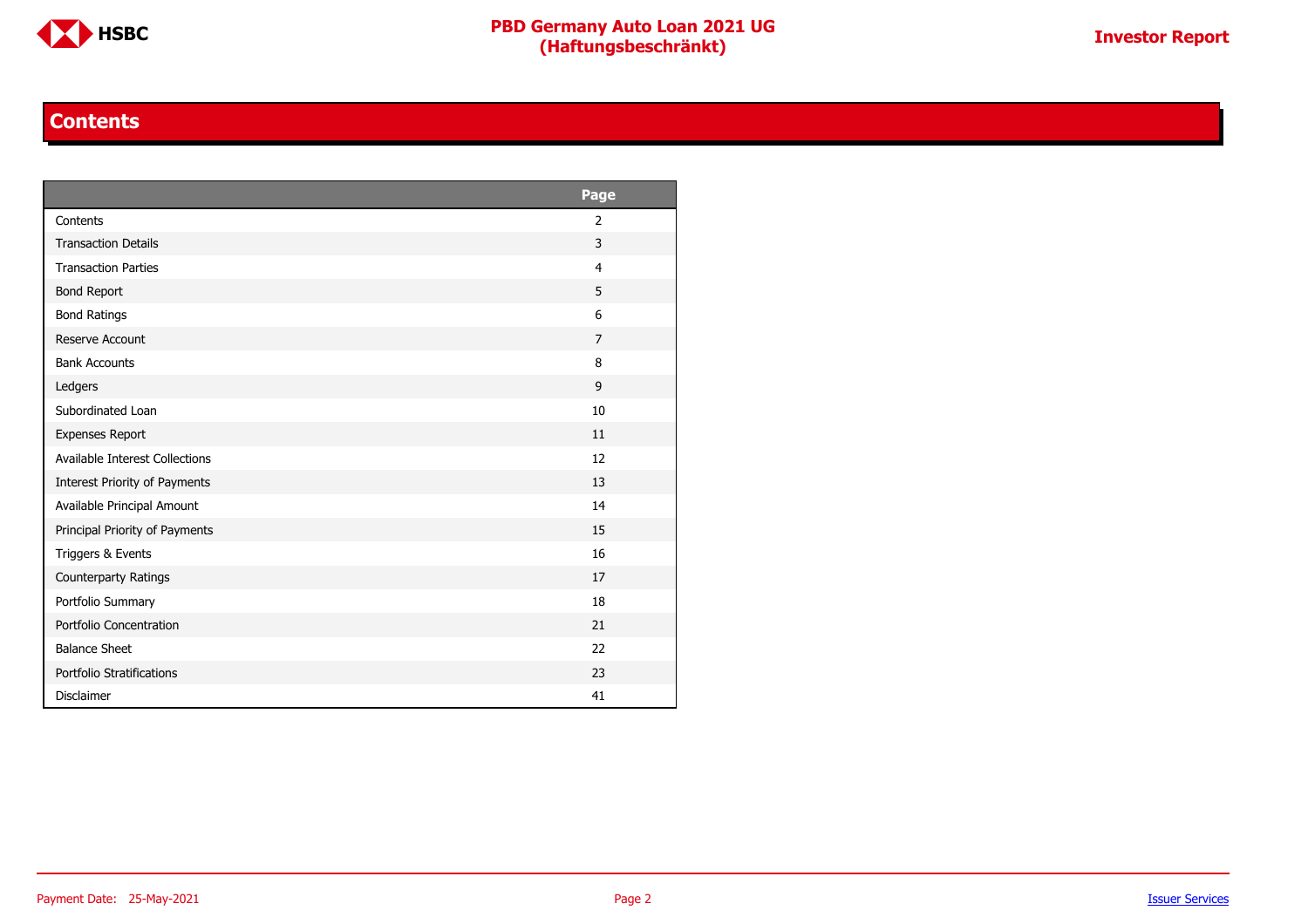

### <span id="page-2-0"></span>**Transaction Details**

| <b>Key Dates</b>            |                             | <b>HSBC Contact Details</b>   |                                        |
|-----------------------------|-----------------------------|-------------------------------|----------------------------------------|
| Close Date                  | Friday, 29 January 2021     | Role                          | <b>Client Service Manager</b>          |
| <b>Calculation Date</b>     | Monday, 17 May 2021         | Name                          | <b>Richard Crebo</b>                   |
| Collection Period (start)   | Thursday, 1 April 2021      | Email                         | richard.crebo@hsbc.com                 |
| Collection Period (end)     | Friday, 30 April 2021       | Telephone                     | +44 (0) 203 268 4162                   |
| Interest Period (start)     | Monday, 26 April 2021       | <b>Group Email</b>            | ctla.securitisation@hsbc.com           |
| Interest Period (end)       | Tuesday, 25 May 2021        | <b>Investor Reporting</b>     | https://investorreporting.gbm.hsbc.com |
| <b>Current Payment Date</b> | Tuesday, 25 May 2021        |                               |                                        |
| Next Payment Date           | Friday, 25 June 2021        | Period Day Counts             |                                        |
| Revolving Period End Date   | Thursday, 25 January 2024   | <b>Collection Period Days</b> | 29 days                                |
| <b>Final Maturity Date</b>  | Wednesday, 29 December 2032 | <b>Interest Period Days</b>   | 29 days                                |

| <b>HSBC Contact Details</b> |                                        |
|-----------------------------|----------------------------------------|
| Role                        | <b>Client Service Manager</b>          |
| Name                        | Richard Crebo                          |
| Email                       | richard.crebo@hsbc.com                 |
| Telephone                   | +44 (0) 203 268 4162                   |
| Group Email                 | ctla.securitisation@hsbc.com           |
| <b>Investor Reporting</b>   | https://investorreporting.gbm.hsbc.com |

| <b>Period Day Counts</b>      |         |  |
|-------------------------------|---------|--|
| <b>Collection Period Days</b> | 29 days |  |
| <b>Interest Period Days</b>   | 29 days |  |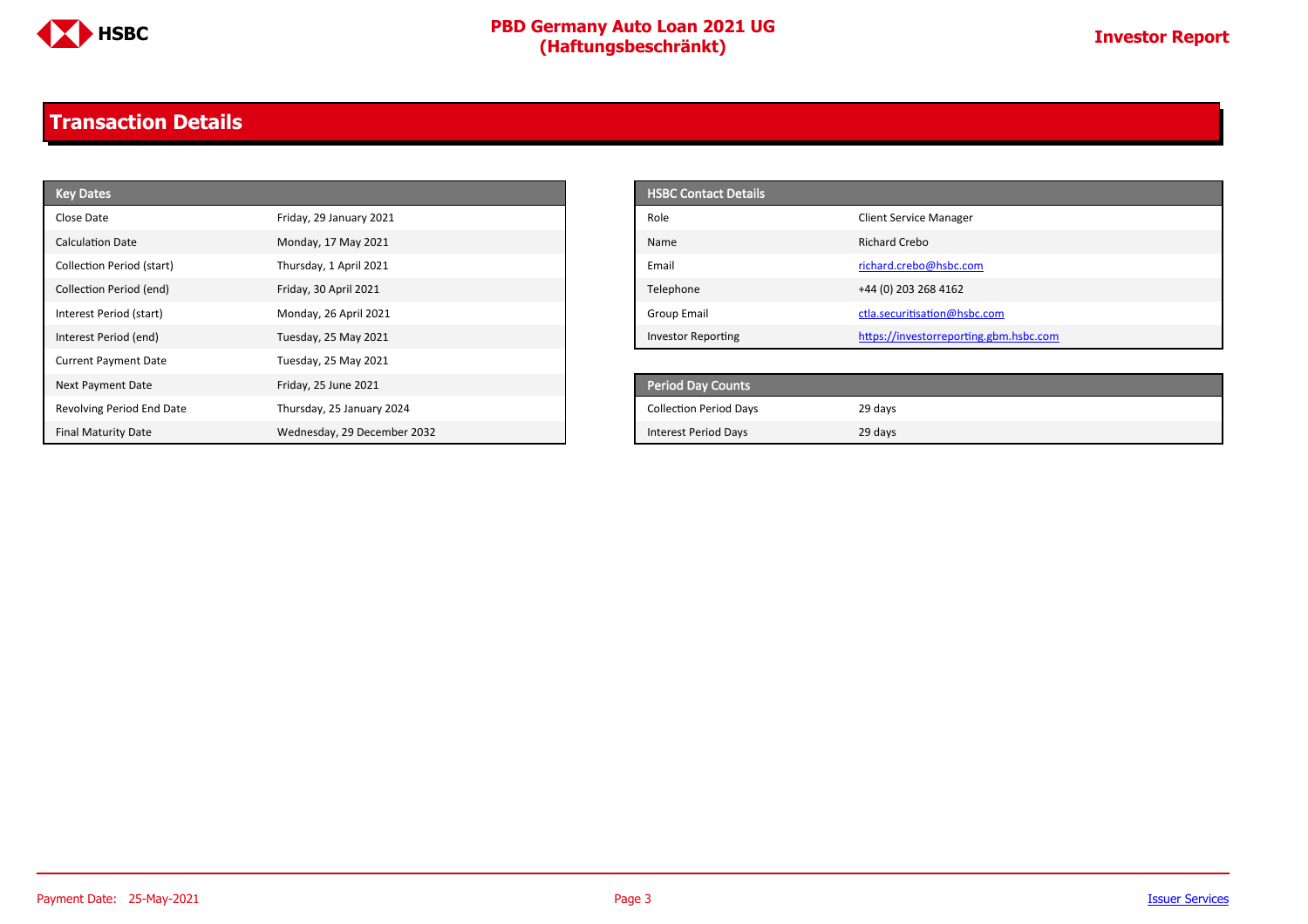

#### **Transaction Parties**

<span id="page-3-0"></span>

| <b>Role</b>                  | <b>Counterparty</b>                                |
|------------------------------|----------------------------------------------------|
| Issuer                       | PBD Germany Auto Loan 2021 UG (Haftungsbeschränkt) |
| Data Trustee                 | Elavon Financial Services DAC                      |
| Seller                       | PSA Bank Deutschland GMBH                          |
| Servicer                     | PSA Bank Deutschland GMBH                          |
| Account Bank                 | Elavon Financial Services DAC                      |
| Reporting Agent              | HSBC Bank plc                                      |
| <b>Calculation Agent</b>     | HSBC Bank plc                                      |
| Corporate Administrator      | Wilmington Trust SP Services (Frankfurt) GMBH      |
| Back-Up Servicer Facilitator | Wilmington Trust SP Services (Frankfurt) GMBH      |
| Arranger                     | Unicredit Bank AG                                  |
| Rating Agency                | Moody's Investors Service España S.A.              |
| Rating Agency                | Fitch Ratings Ireland Ltd                          |
| Listing Agent                | Banque Internationale à Luxembourg S.A.            |
| <b>Security Trustee</b>      | HSBC Corporate Trustee Company (UK) Limited        |
| Paying Agent                 | Elavon Financial Services DAC                      |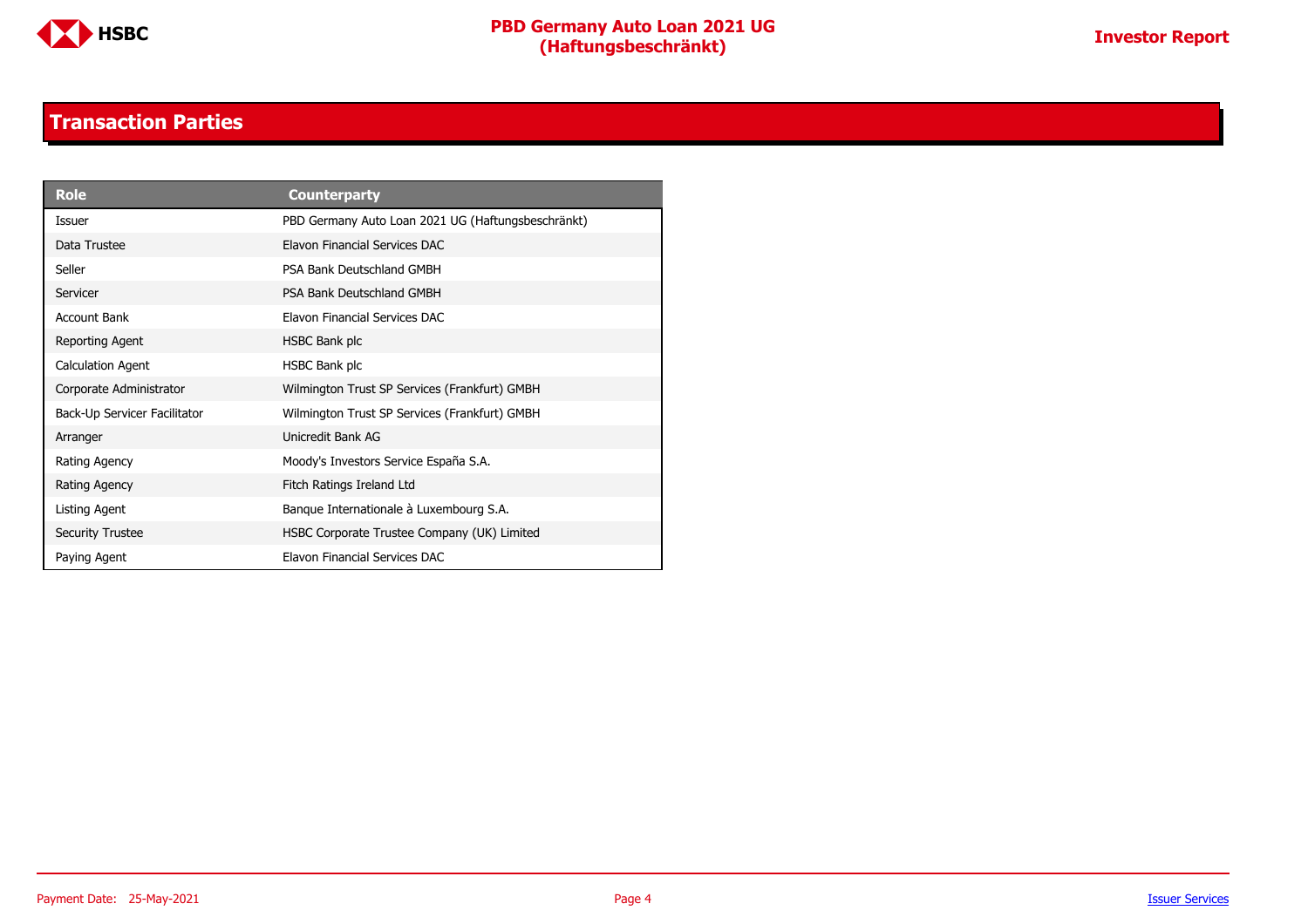

### <span id="page-4-0"></span>**Bond Report**

| <b>Class</b>                      | <b>A</b> Notes    | <b>B</b> Notes    |
|-----------------------------------|-------------------|-------------------|
| Currency                          | EUR               | <b>EUR</b>        |
| <b>ISIN</b>                       | XS2279552520      | XS2279552876      |
| Payment Frequency                 | Monthly           | Monthly           |
| <b>Current Payment Date</b>       | 25-May-2021       | 25-May-2021       |
| Interest Accrual Method           | Actual/360        | Actual/360        |
| <b>Final Maturity Date</b>        | 29-Dec-2032       | 29-Dec-2032       |
|                                   |                   |                   |
| <b>Current Period Rates:</b>      |                   |                   |
| Reference Index                   | <b>Fixed Rate</b> | <b>Fixed Rate</b> |
| <b>Index Determination Date</b>   | N/A               | N/A               |
| Index Rate                        | N/A               | N/A               |
| Margin                            | 0.30000%          | 1.00000%          |
| <b>Total Coupon</b>               | 0.30000%          | 1.00000%          |
|                                   |                   |                   |
| <b>Transaction Amounts:</b>       |                   |                   |
| Original Issue Size               | €466,200,000.00   | € 33,800,000.00   |
| Opening Balance for Period        | €466,200,000.00   | € 33,800,000.00   |
| <b>Beginning Pool Factor</b>      | 1.00000           | 1.00000           |
| <b>Principal Repayments</b>       |                   |                   |
| <b>Closing Balance for Period</b> | € 466,200,000.00  | € 33,800,000.00   |
| <b>Ending Pool Factor</b>         | 1.00000           | 1.00000           |
|                                   |                   |                   |
| Prior Unpaid Interest             |                   |                   |
| Interest on Prior Unpaid          |                   |                   |
| <b>Current Interest Due</b>       | € 112,680.54      | € 27,229.28       |
| <b>Total Interest Paid</b>        | € 112,680.54      | € 27,229.28       |
| <b>Unpaid Interest</b>            |                   |                   |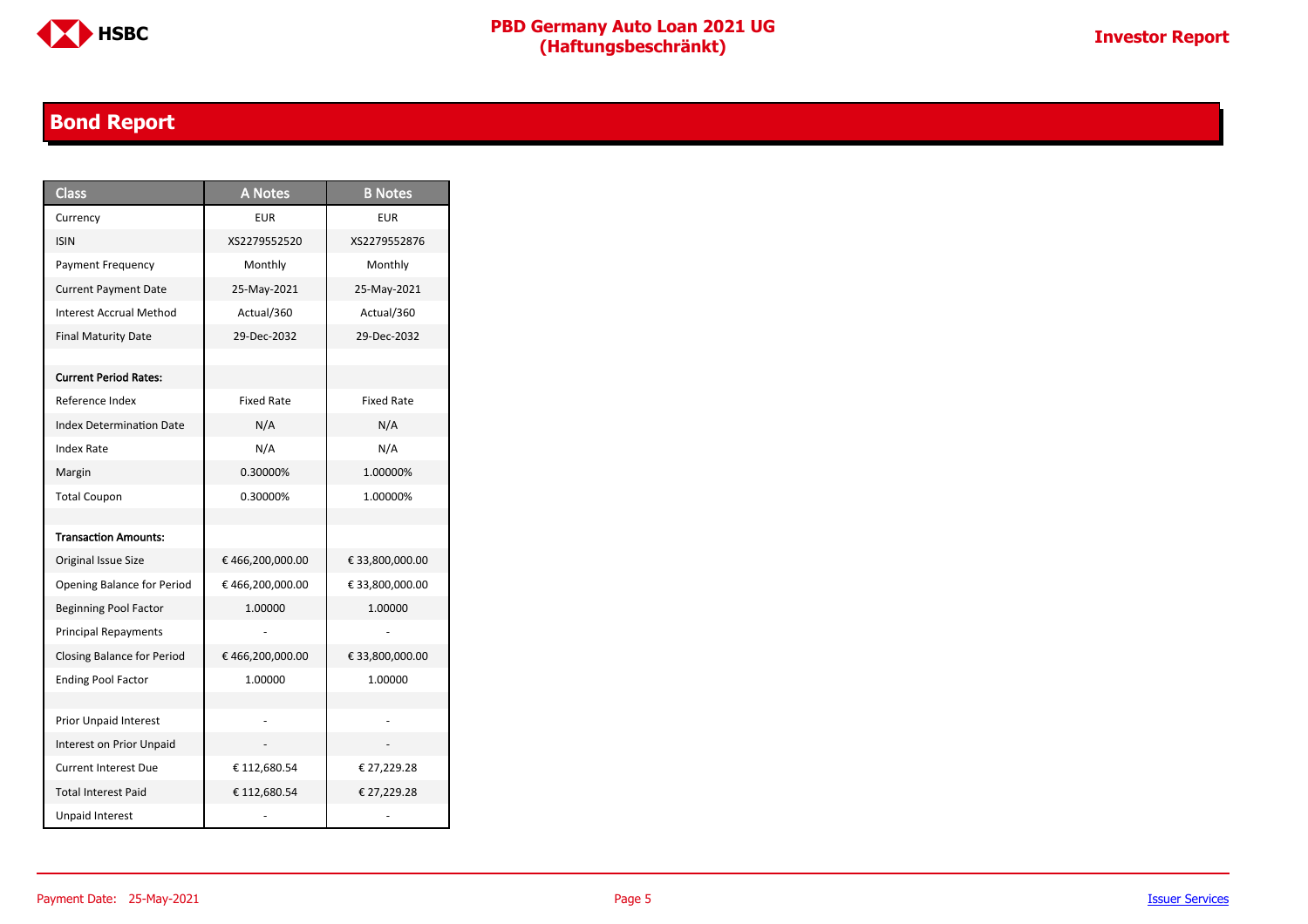

#### <span id="page-5-0"></span>**Bond Ratings**

| <b>Original Ratings</b> | <b>S&amp;F</b> | <b>Fitch</b> | <b>Moody's</b> | <b>DBRS</b> |
|-------------------------|----------------|--------------|----------------|-------------|
| Class A                 | n/a            | AA           | Aa2            | n/a         |
| Class B                 | n/a            | n/a          | n/a            | n/a         |
|                         |                |              |                |             |

| <b>Current Ratings</b> | 89.D<br>⇒ I ∿` ∥ ≀ | <b>Fitch</b> | Moody's | DERS |
|------------------------|--------------------|--------------|---------|------|
| Class A                | n/a                | AΆ           | Aa2     | n/a  |
| Class B                | n/a                | n/a          | n/a     | n/a  |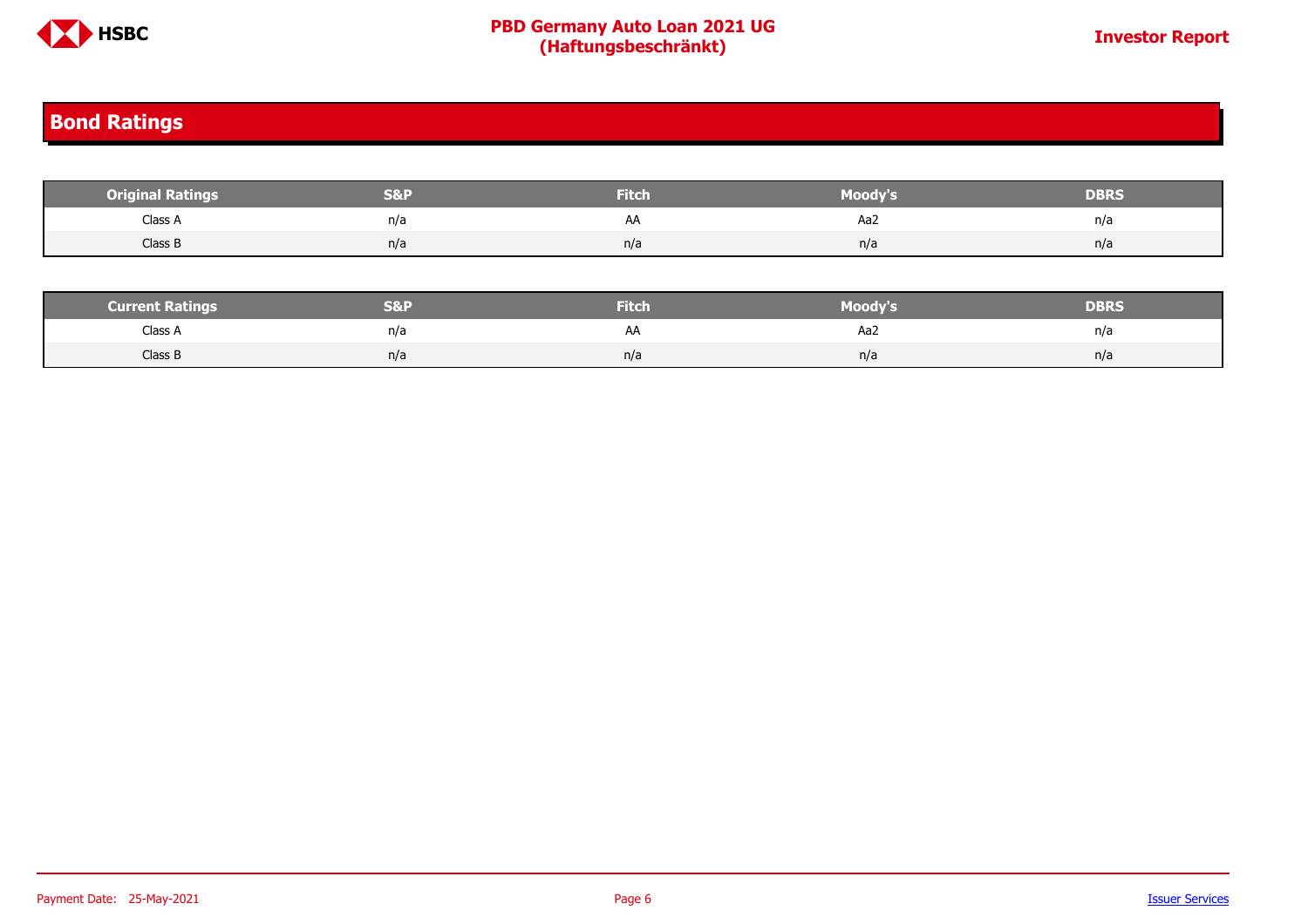

#### <span id="page-6-0"></span>**Reserve Account**

| <b>General Reserve Account</b>                 |                |
|------------------------------------------------|----------------|
| Opening Balance                                | € 1,398,600.00 |
| Credits to the General Reserve Account         | € 1,398,600.00 |
| Debits to the General Reserve Account          | € 1,398,600.00 |
| Closing Balance                                | € 1,398,600.00 |
|                                                |                |
| <b>General Reserve Account Required Amount</b> | € 1,398,600.00 |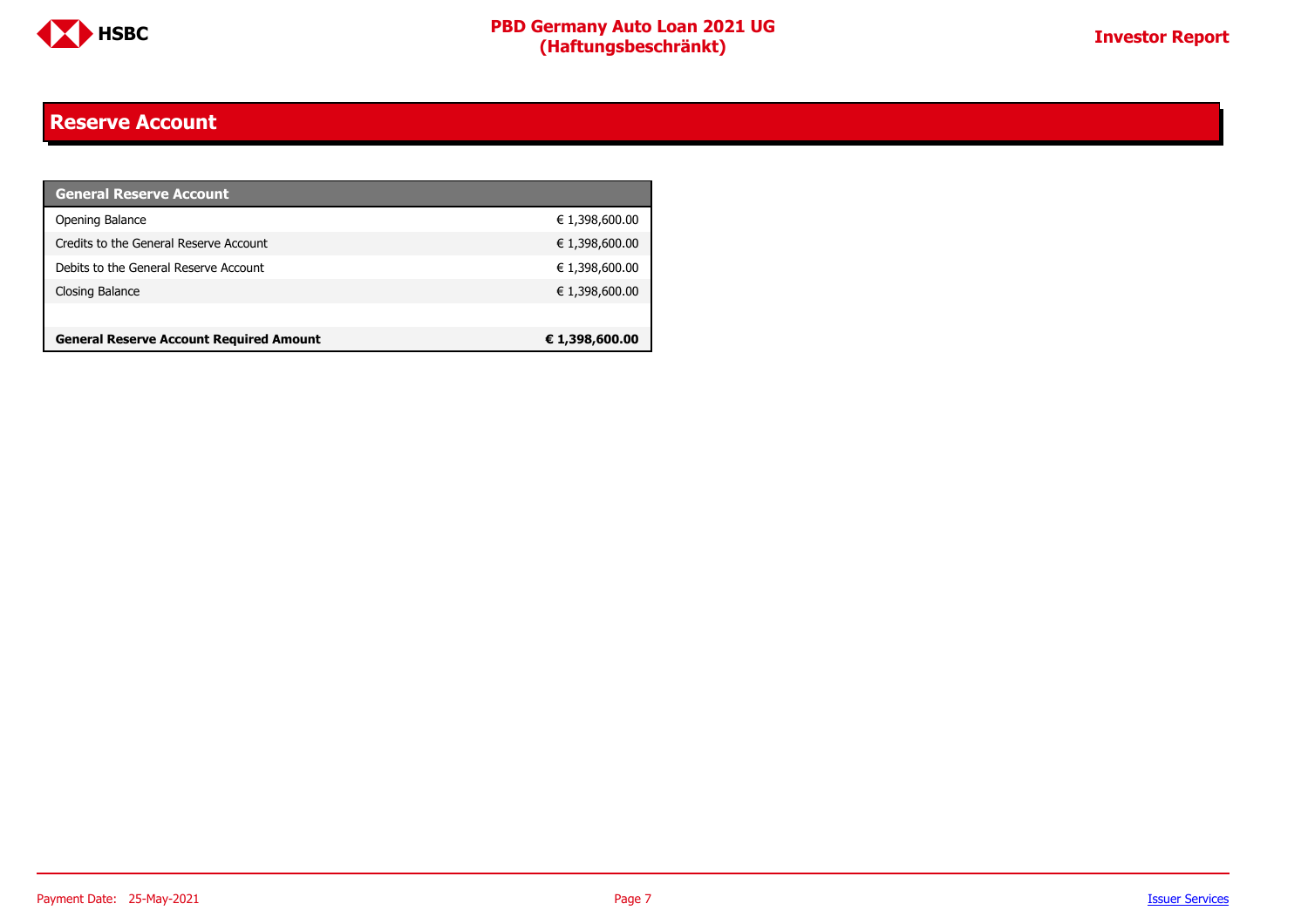

#### <span id="page-7-0"></span>**Bank Accounts**

| <b>General Collection Account</b>         |                 |
|-------------------------------------------|-----------------|
| Opening Balance                           |                 |
| Credits to the General Collection Account | € 15,214,527.38 |
| Debits to the General Collection Account  | € 15,214,527.38 |
| Closing Balance                           |                 |

| <b>Interest Account</b>         |                |
|---------------------------------|----------------|
| Opening Balance                 |                |
| Credits to the Interest Account | € 2,721,705.23 |
| Debits to the Interest Account  | € 2,721,705.23 |
| Closing Balance                 |                |

| <b>Principal Account</b>         |                 |
|----------------------------------|-----------------|
| Opening Balance                  | € 386.74        |
| Credits to the Principal Account | € 13,902,866.16 |
| Debits to the Principal Account  | € 13,903,212.96 |
| Closing Balance                  | € 39.94         |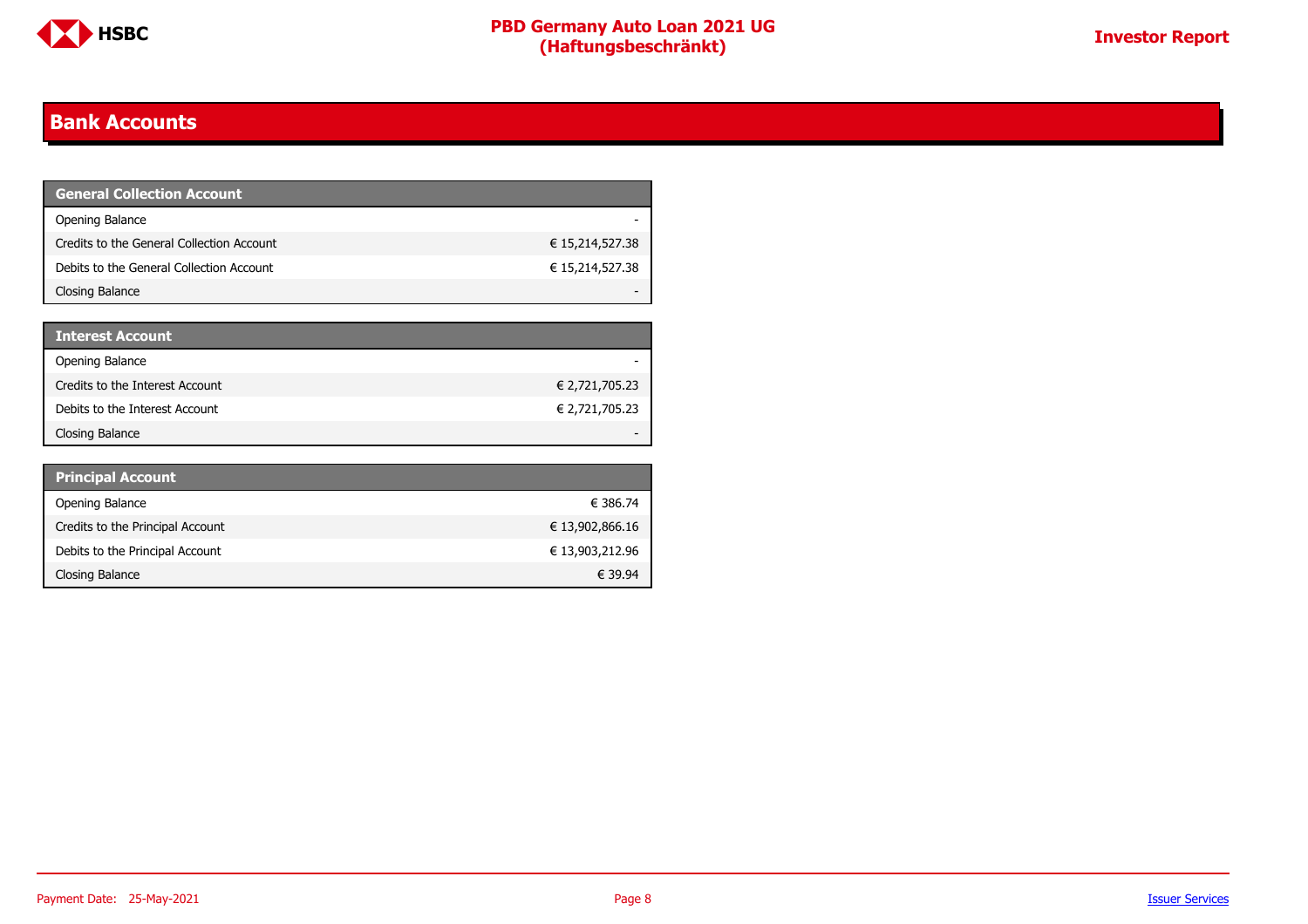

### <span id="page-8-0"></span>**Ledgers**

| <b>Principal Deficiency Ledger</b>         |            |
|--------------------------------------------|------------|
| Opening Balance                            |            |
| Credits to the Principal Deficiency Ledger | €11,444.01 |
| Debits to the Principal Deficiency Ledger  | €11,444.01 |
| Closing Balance                            |            |

| <b>Principal Account Ledger</b>         |                |
|-----------------------------------------|----------------|
| Opening Balance                         | €386.74        |
| Credits to the Principal Account Ledger | €13,902,866.16 |
| Debits to the Principal Account Ledger  | €13,903,212.96 |
| Closing Balance                         | €39.94         |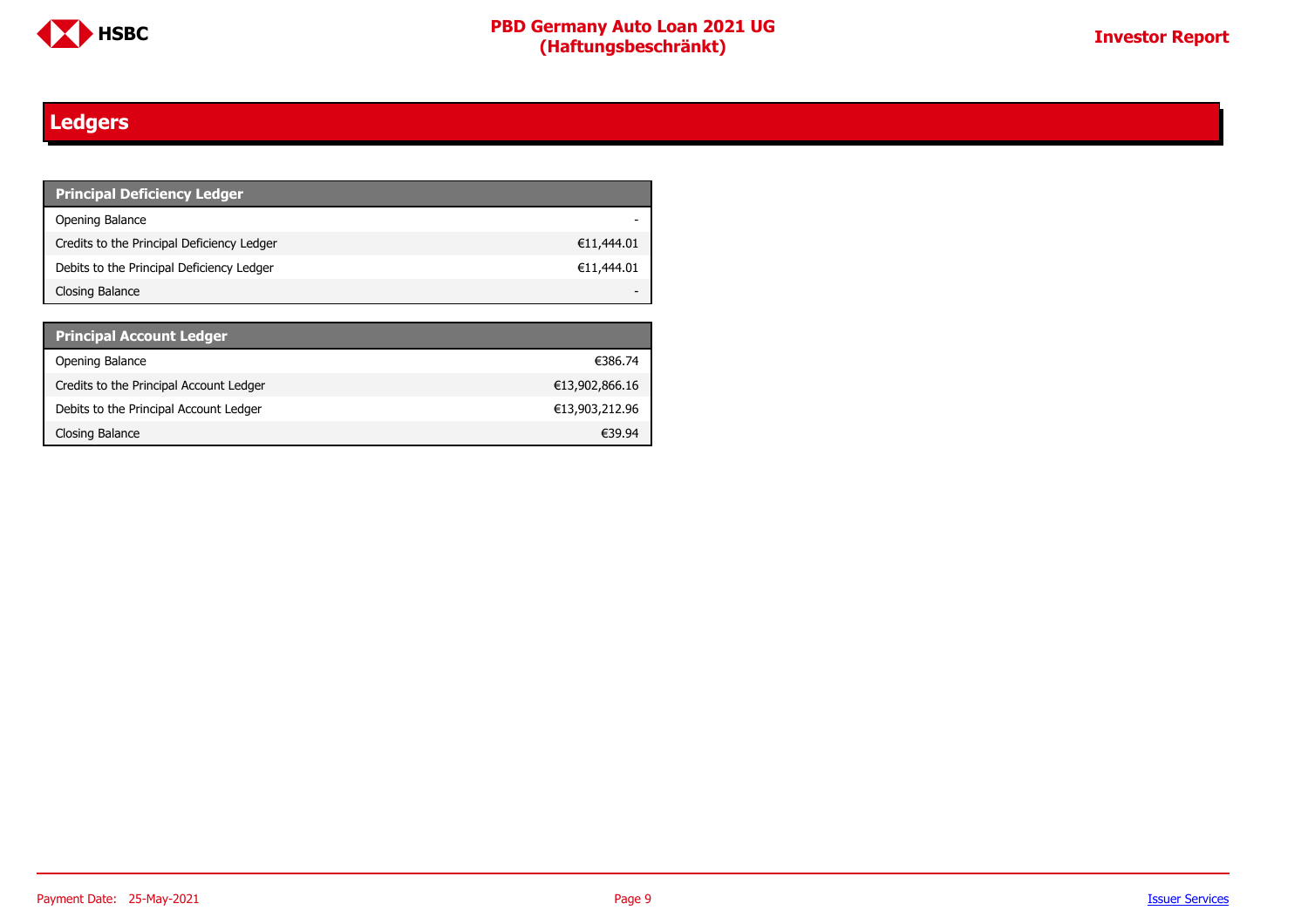

#### <span id="page-9-0"></span>**Subordinated Loan**

| <b>Subordinated Loan Details</b> |               |
|----------------------------------|---------------|
| Opening Loan Balance             | €1,398,600.00 |
| Interest Due (fixed 1% p/a)      | €1,126.65     |
| <b>Total Interest Paid</b>       | €1,126.65     |
| Principal Repayments             |               |
| Closing Loan Balance             | €1,398,600.00 |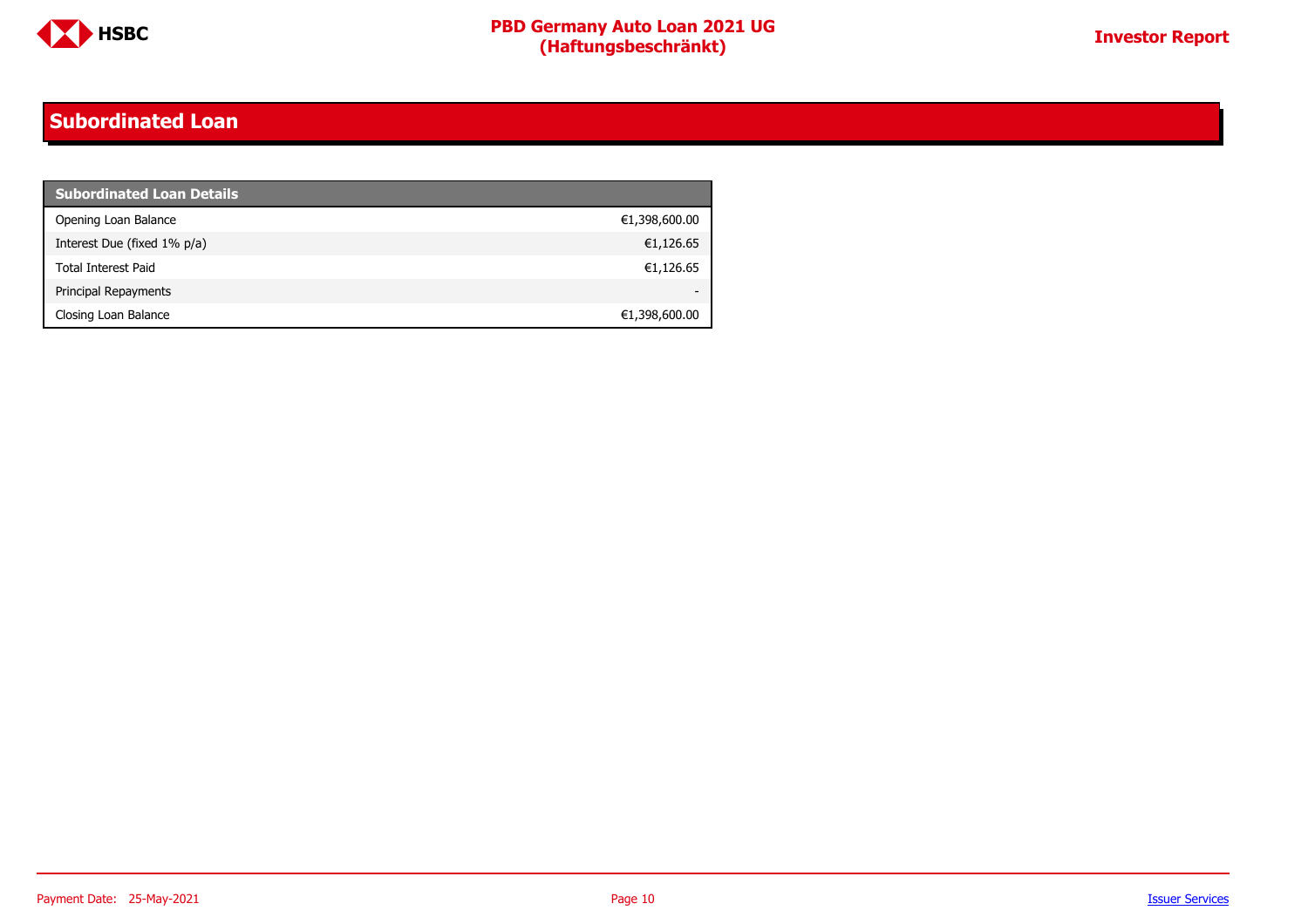

#### <span id="page-10-0"></span>**Expenses Report**

| $\overline{\phantom{a}}$ Fee Type | <b>Prior Shortfall</b>   | <b>Current Amount Due</b> | <b>Current Amount Paid</b> | <b>Outstanding Shortfall</b> |
|-----------------------------------|--------------------------|---------------------------|----------------------------|------------------------------|
| Account Bank                      |                          | €4,000.00                 | €4,000.00                  |                              |
| Agent Bank                        | $\overline{\phantom{0}}$ | $\overline{\phantom{a}}$  | $\overline{\phantom{a}}$   |                              |
| Arranger                          | $\overline{\phantom{0}}$ | $\overline{\phantom{a}}$  | $\overline{\phantom{a}}$   |                              |
| Auditors                          | $\overline{\phantom{a}}$ | $\overline{\phantom{a}}$  | $\overline{\phantom{a}}$   |                              |
| Back-Up Servicer                  | $\overline{\phantom{a}}$ | $\overline{\phantom{a}}$  | $\overline{\phantom{a}}$   | $\overline{\phantom{a}}$     |
| Back-Up Servicer Facilitator      | $\sim$                   | $\sim$                    | $\overline{\phantom{a}}$   | $\overline{\phantom{a}}$     |
| <b>Calculation Agent</b>          | $\overline{\phantom{a}}$ | $\overline{\phantom{a}}$  | $\blacksquare$             | $\overline{\phantom{a}}$     |
| Corporate Administrator           | $\overline{\phantom{a}}$ | $\overline{\phantom{a}}$  | $\overline{\phantom{a}}$   |                              |
| Data Trustee                      | $\overline{\phantom{a}}$ | €1,500.00                 | €1,500.00                  | $\overline{\phantom{a}}$     |
| Legal Advisers                    | $\overline{\phantom{a}}$ | $\sim$                    | $\overline{\phantom{a}}$   | $\overline{\phantom{a}}$     |
| Listing Agent                     | $\overline{\phantom{a}}$ | $\overline{\phantom{a}}$  | $\overline{\phantom{a}}$   |                              |
| Other Amounts                     |                          | €4,000.00                 | €4,000.00                  |                              |
| Paying Agent                      | $\overline{\phantom{a}}$ | €1,000.00                 | €1,000.00                  | $\overline{\phantom{a}}$     |
| Rating Agencies                   | $\sim$                   | $\sim$                    | $\sim$                     | $\overline{\phantom{a}}$     |
| Reporting Agent                   | $\overline{\phantom{a}}$ | $\sim$                    | $\overline{\phantom{a}}$   | $\overline{\phantom{a}}$     |
| Security Trustee                  | $\sim$                   | $\sim$                    | $\sim$                     | $\sim$                       |
| Servicer                          | $\overline{\phantom{a}}$ | €124,999.90               | €124,999.90                | $\blacksquare$               |
| Settlement Agent                  |                          | €8,000.00                 | €8,000.00                  |                              |
| Tax                               | $\overline{\phantom{a}}$ | €3,385.00                 | €3,385.00                  | $\overline{\phantom{a}}$     |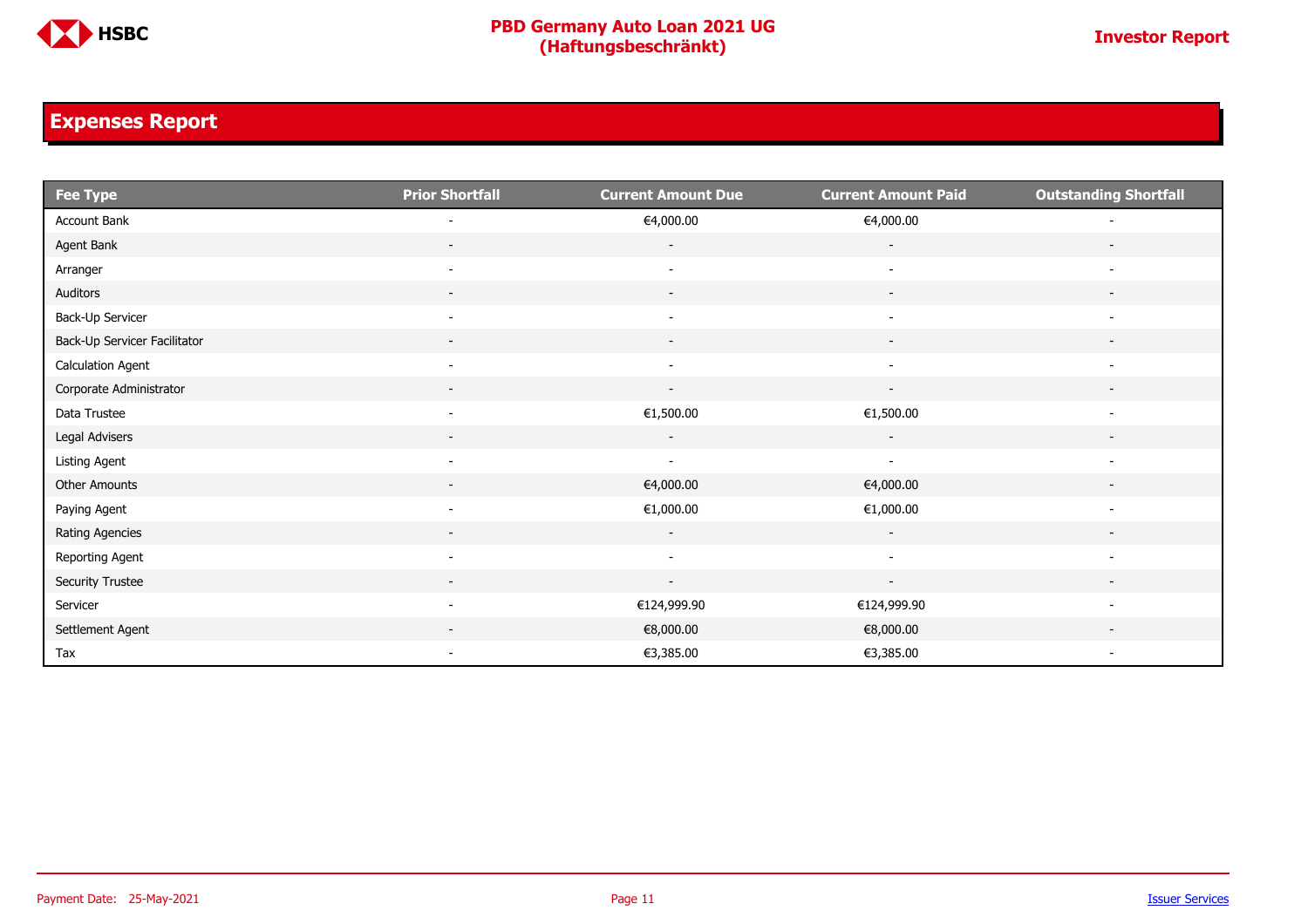

#### <span id="page-11-0"></span>**Available Distribution Amounts**

| <b>Available Collections</b>       |                 |
|------------------------------------|-----------------|
| (a) All cash collections           | € 14,714,830.96 |
| (b) Any Deemed Collections         | € 485,514.47    |
| (c) Any and all Recoveries         | € 14,181.95     |
| <b>Total Available Collections</b> | € 15,214,527.38 |

| <b>Available Interest Collections</b>                              |              |
|--------------------------------------------------------------------|--------------|
| The Available Collections less the Available Principal Collections | 1.323.105.23 |

| <b>Available Interest Amount</b>                                                 |                |
|----------------------------------------------------------------------------------|----------------|
| (a) The Available Interest Collections                                           | € 1,323,105.23 |
| (b) The amount standing to the credit of the General Reserve Account             | € 1,398,600.00 |
| (c) Any interest earned (if any) in respect of the Accounts                      |                |
| (d) With respect to the First Payment Date, The issue price of the Class A Notes |                |
| <b>Total Available Interest Amount</b>                                           | € 2,721,705.23 |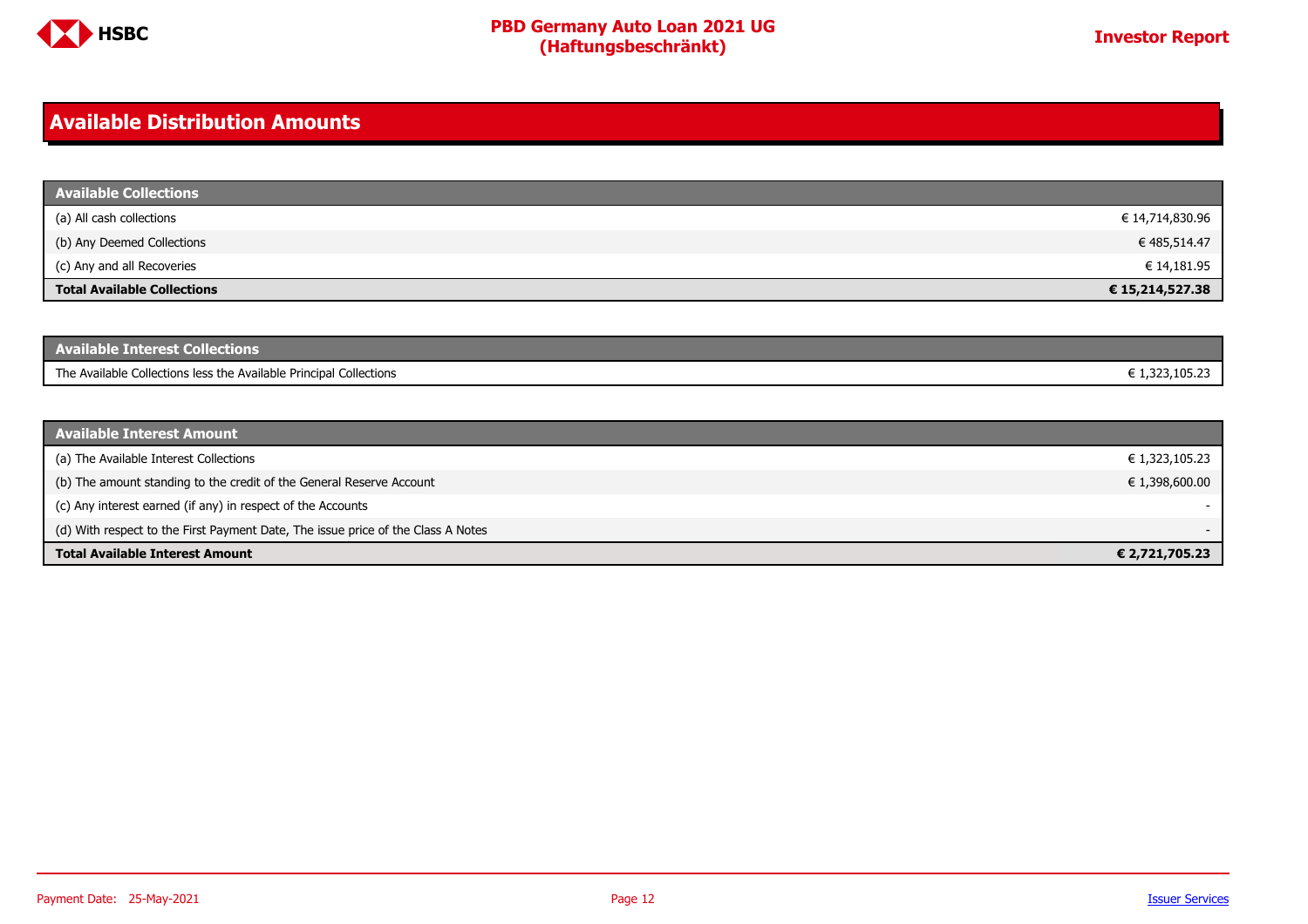

### <span id="page-12-0"></span>**Pre-Enforcement Priority of Payments**

| <b>Interest Priority of Payments</b>                                                                                                   | <b>Amounts Paid</b> | <b>Available Funds</b> |
|----------------------------------------------------------------------------------------------------------------------------------------|---------------------|------------------------|
|                                                                                                                                        |                     | € 2,721,705.23         |
| (a) first, to pay the Issuer Expenses and any Issuer Expenses Arrears                                                                  | € 146,884.90        | € 2,574,820.33         |
| (b) second, to pay, pari passu and on a pro rata basis, the Class A Notes Interest Amount                                              | € 112,680.54        | € 2,462,139.79         |
| (c) third, to transfer to the General Reserve Account for the balance to be equal to the Reserve Required Amount                       | € 1,398,600.00      | € 1,063,539.79         |
| (d) fourth, transfer to the Principal Account to reduce any Principal Deficiency Ledger to zero                                        | € 11,444.01         | € 1,052,095.78         |
| (e) fifth, to pay, pari passu and on a pro rata basis, the Class B Notes Interest Amount and Class B Interest Arrears                  | € 27.229.28         | € 1,024,866.50         |
| (f) sixth, to pay the Subordinated Loan Provider, first, Interest, and thereafter Principal (General Reserve Required Decrease Amount) | € 1.126.65          | € 1,023,739.85         |
| (g) seventh, to pay the remaining Available Interest Amount to the Seller                                                              | € 1,023,739.85      |                        |
| <b>Total Distribution Amount</b>                                                                                                       | € 2,721,705.23      |                        |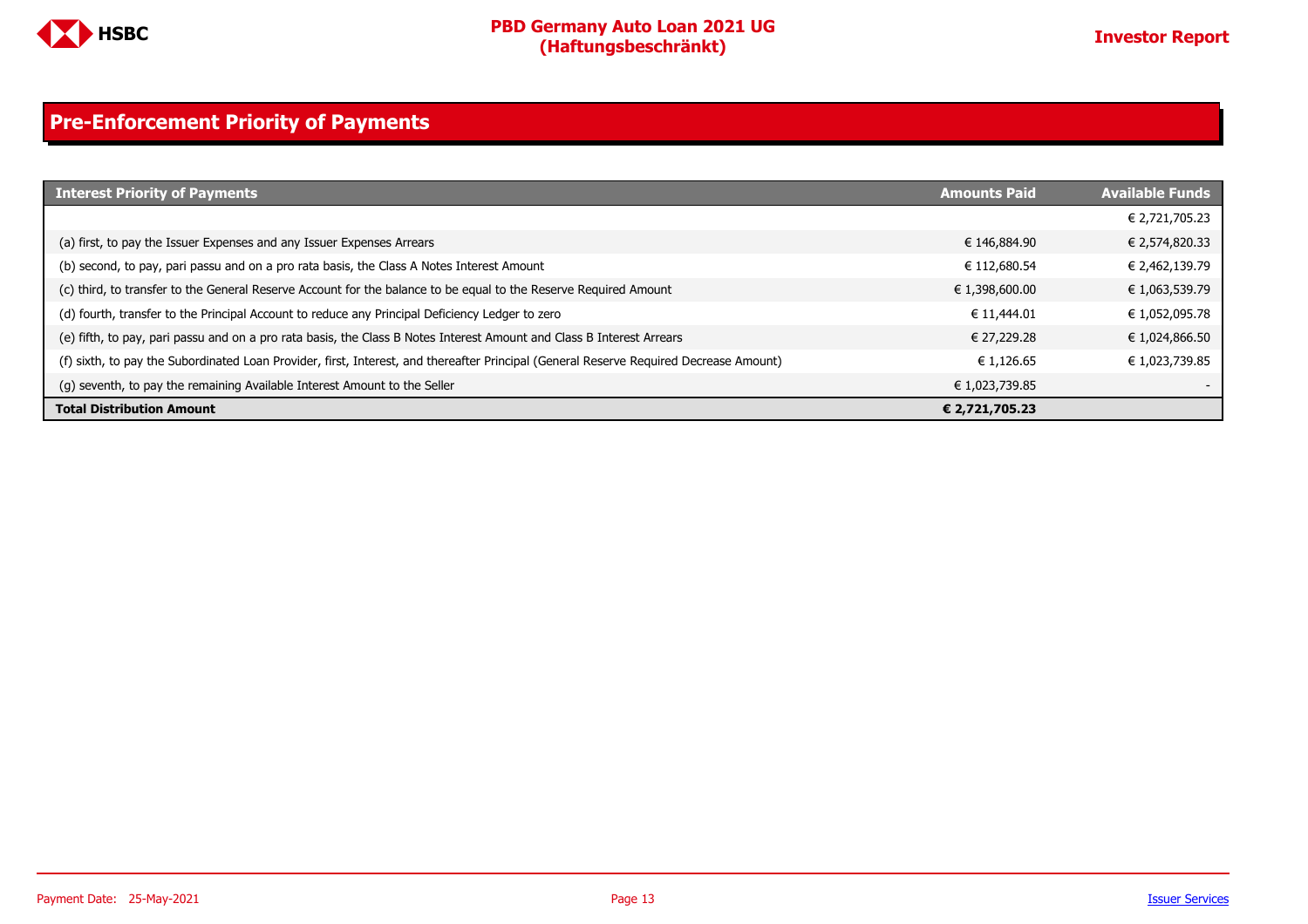

#### <span id="page-13-0"></span>**Available Distribution Amounts**

| <b>Available Principal Collections</b>                           |                 |
|------------------------------------------------------------------|-----------------|
| (a) Scheduled Principal                                          | € 9,942,985.96  |
| (b) Unscheduled Principal                                        | € 3,453,245.06  |
| (c) Deemed Collections less Deemed Collection Interest Component | € 495,191.13    |
| <b>Total Available Principal Collections</b>                     | € 13,891,422.15 |

| <b>Available Principal Amount</b>                                                    |                 |
|--------------------------------------------------------------------------------------|-----------------|
| (a) All Principal Collections                                                        | € 13,891,422.15 |
| (b) The remaining balance standing to the credit of the Principal Account (if any)   | € 386.74        |
| (c) all amounts to be transferred from the Interest Account to the Principal Account | € 11,444.01     |
| (d) The Further Notes Amount                                                         |                 |
| (e) Any amounts credited to the Principal Account Ledger                             |                 |
| <b>Total Available Principal Amount</b>                                              | € 13,903,252.90 |

| <b>Maximum Receivables Purchase Amount</b>                                               |                  |
|------------------------------------------------------------------------------------------|------------------|
| (a) the difference between:                                                              |                  |
| (i) The Aggegate Outstanding Note Principal Amount                                       | € 500,000,000.00 |
| minus                                                                                    |                  |
| (ii) the Aggregate Outstanding Principal Amount on the last day of the Collection Period | € 486,096,747.10 |
| (b) The Available Principal Amount, less Additional Purchased Receivables                | € 13,903,252.90  |
| Maximum Receivables Purchase Amount (the lesser of (a) and (b) above)                    | € 13,903,252.90  |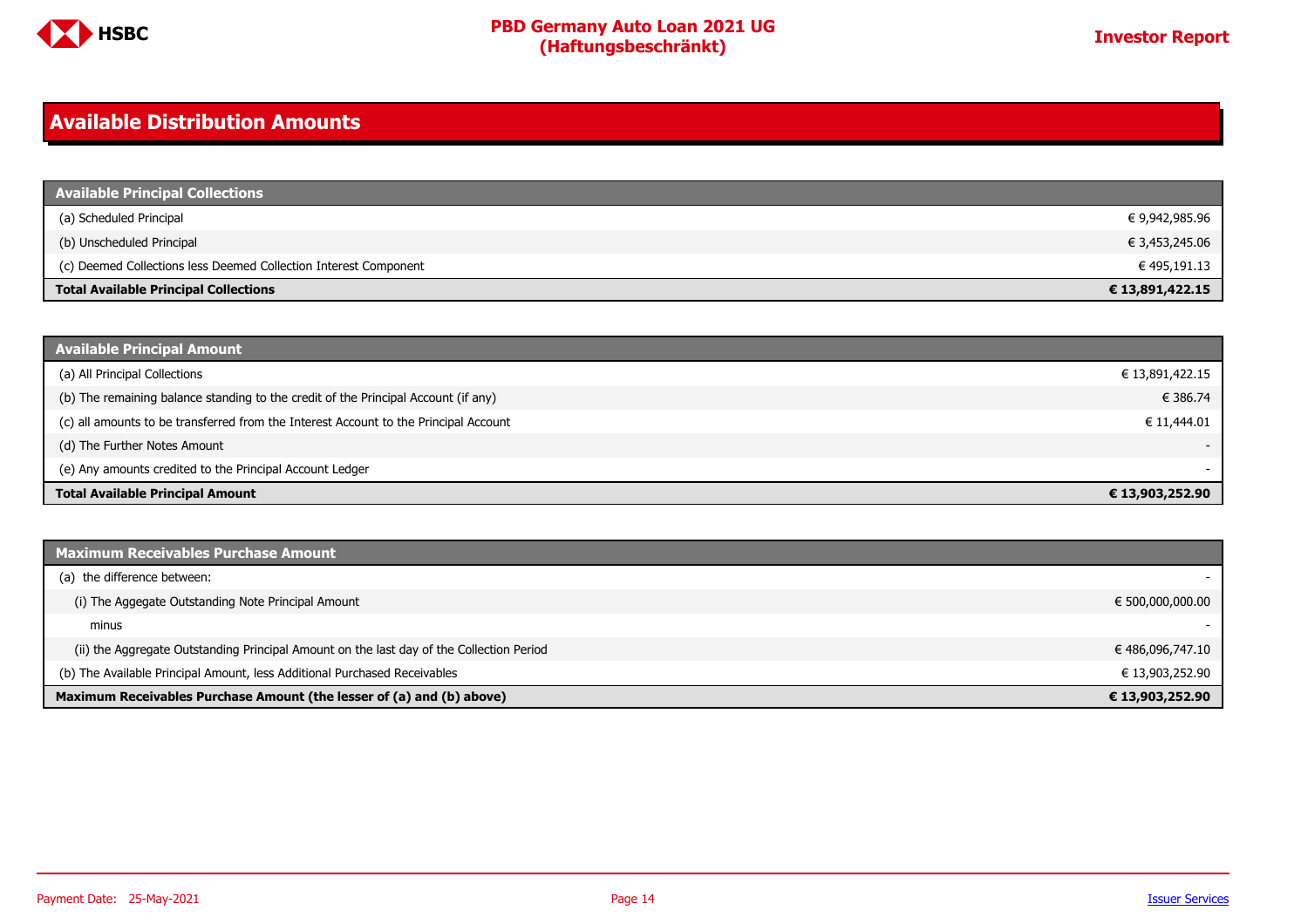

### <span id="page-14-0"></span>**Pre-Enforcement Priority of Payments**

| <b>Principal Priority of Payments</b>                                                                               | <b>Amounts Paid</b>      | <b>Available Funds</b> |
|---------------------------------------------------------------------------------------------------------------------|--------------------------|------------------------|
|                                                                                                                     |                          | € 13,903,252.90        |
| (a) first, to pay the Seller the Principal Component Purchase Price                                                 | € 13,903,212.96          | € 39.94                |
| (b) second, during the Revolving Period, to pay any amounts up to the Maximum Principal Account Ledger Amount       | € 39.94                  |                        |
| (c) third, on each Payment Date, to pay, pari passu and on a pro rata basis, the Class A Notes Amortisation Amount  | $\overline{\phantom{0}}$ |                        |
| (d) fourth, on each Payment Date, to pay, pari passu and on a pro rata basis, the Class B Notes Amortisation Amount | $\overline{\phantom{0}}$ |                        |
| <b>Total Distribution Amount</b>                                                                                    | € 13,903,252.90          |                        |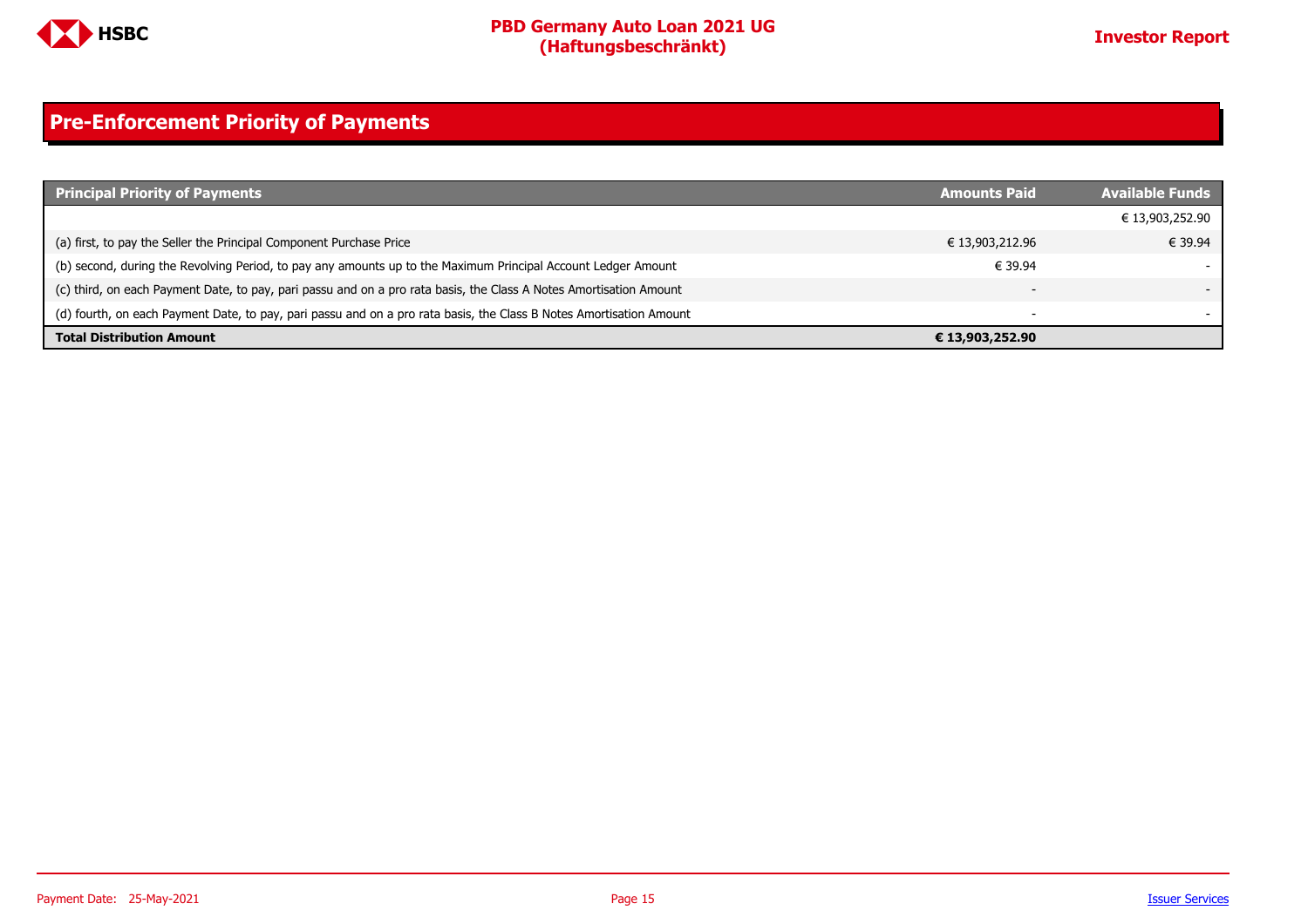

### <span id="page-15-0"></span>**Triggers & Events**

| <b>Transaction Events Summary</b> |    |
|-----------------------------------|----|
|                                   |    |
| Seller Event                      | No |
|                                   |    |
| Servicer Termination Event        | No |
|                                   |    |
| Notification Event                | No |
|                                   |    |
| Issuer Event of Default           | No |
|                                   |    |
| Amortisation Event                | No |
|                                   |    |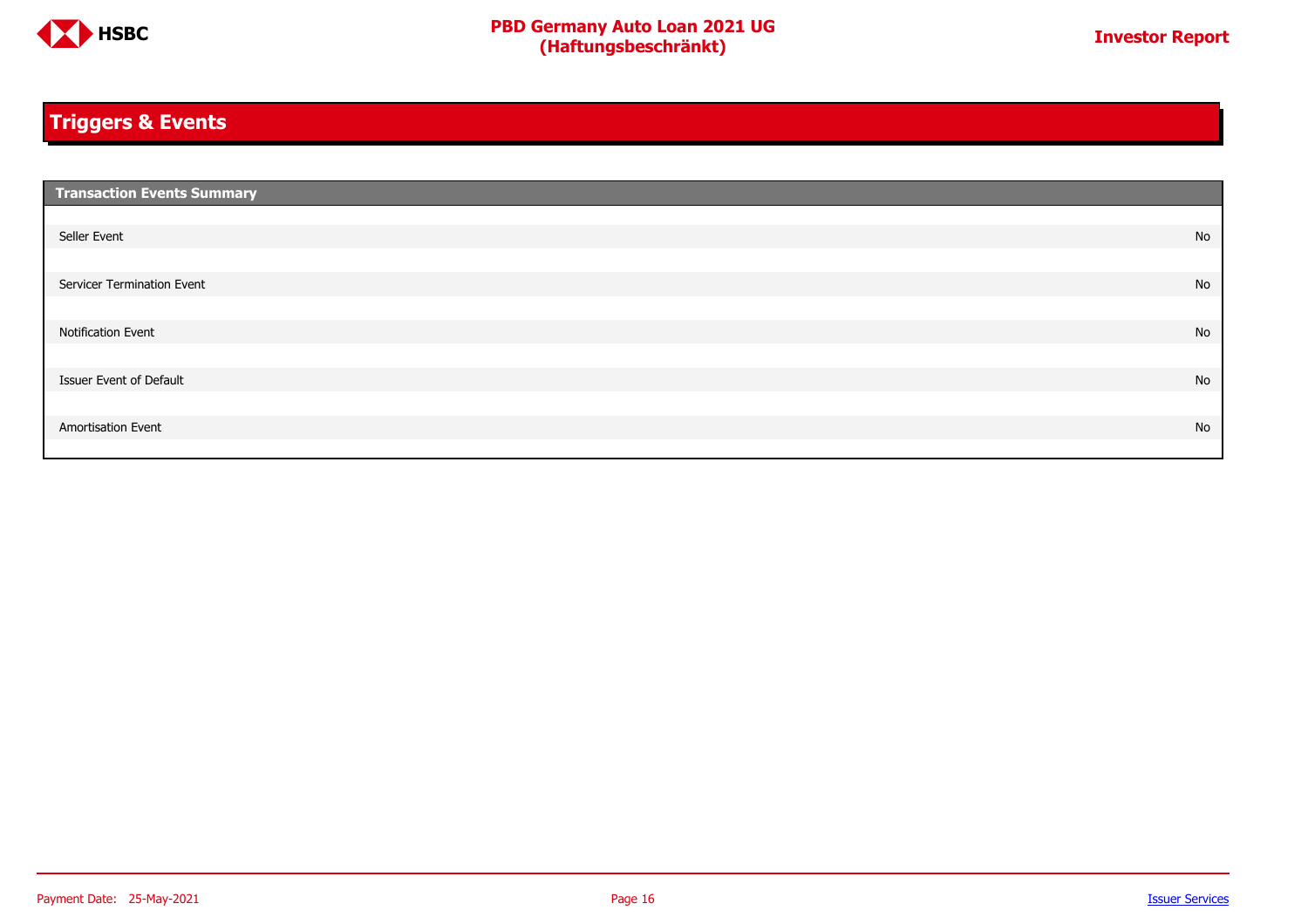

### <span id="page-16-0"></span>**Counterparty Ratings**

|                               |                          |        | <b>Long Term</b> |     | <b>Short Term</b> |                       |        |               |
|-------------------------------|--------------------------|--------|------------------|-----|-------------------|-----------------------|--------|---------------|
| <b>Counterparty</b>           | <b>Counterparty Role</b> | Agency | <b>Trigger</b>   |     |                   | Rating Status Trigger | Rating | <b>Status</b> |
| Elavon Financial Services DAC | <b>Account Bank</b>      | Fitch  |                  | AA- | <b>Pass</b>       | F1                    | $F1+$  | <b>Pass</b>   |
| Elavon Financial Services DAC | <b>Account Bank</b>      | Moodys | A2               | Aa2 | <b>Pass</b>       | $P-1$                 | $P-1$  | <b>Pass</b>   |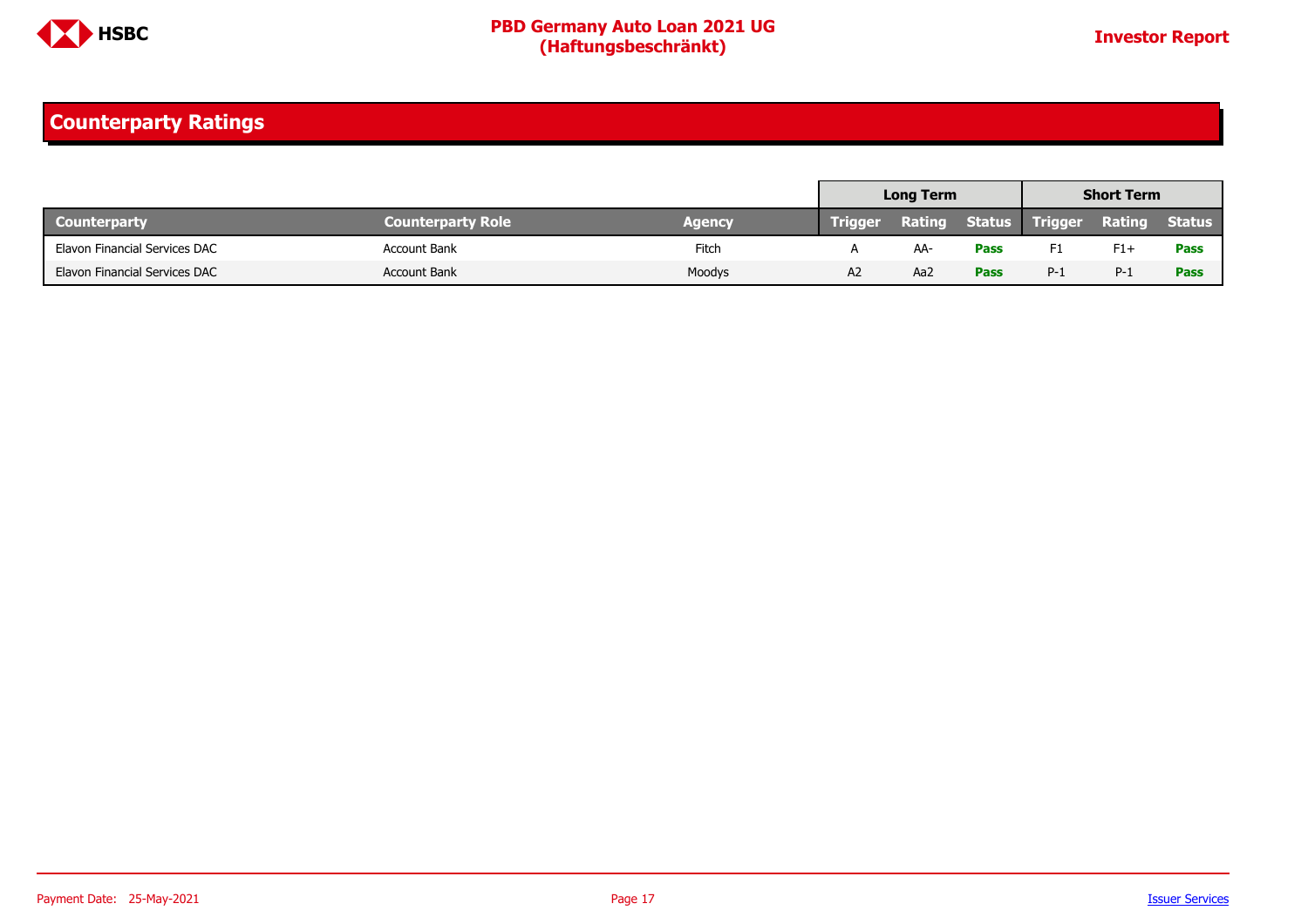

### <span id="page-17-0"></span>**Portfolio Summary**

| <b>Portfolio Statistics - Performing Receivables</b> |            |
|------------------------------------------------------|------------|
| Top 1 Customer                                       | 0.03%      |
| Top 10 Customers                                     | 0.25%      |
| Top 20 Customers                                     | 0.47%      |
| Average Balance per Customer                         | €11,579.43 |
| Weighted Average Discounted Interest Rate            | 3.34%      |
| Weighted Average OLTV                                | 84.34%     |
| Weighted Average Original Term (Months)              | 49.84      |
| Weighted Average RemainingTerm (Months)              | 34.8       |
| Weighted Average Seasoning (Months)                  | 15.04      |
| <b>Balloon Amount</b>                                | 39.20%     |

| <b>Loan Portfolio</b>                                                |                       |                  |
|----------------------------------------------------------------------|-----------------------|------------------|
| Principal Opening Balance of performing and delinquent receivables : | Principal             | € 499,999,613.26 |
|                                                                      | Number of Contracts   | 42,727           |
| Principal Receipts:                                                  | Principal Scheduled   | € 9,937,565.18   |
|                                                                      | Principal Unscheduled | € 3,453,245.06   |
| Principal Opening Balance of repurchased receivables:                | Principal             | € 500,611.91     |
|                                                                      | Number of Contracts   | 492              |
| Losses (default amount):                                             | Principal             | € 11,444.01      |
|                                                                      | Number of Contracts   |                  |
| Principal Closing Balance:                                           | Principal             | € 486,096,747.10 |
|                                                                      | Number of Contracts   | 42,235           |
| Additional Receivables:                                              | Principal             | 13,903,212.96    |
|                                                                      | Number of Contracts   | 947              |
| Principal Closing Balance plus Additional Receivables                | Principal             | 499,999,960.06   |
|                                                                      | Number of Contracts   | 43,182           |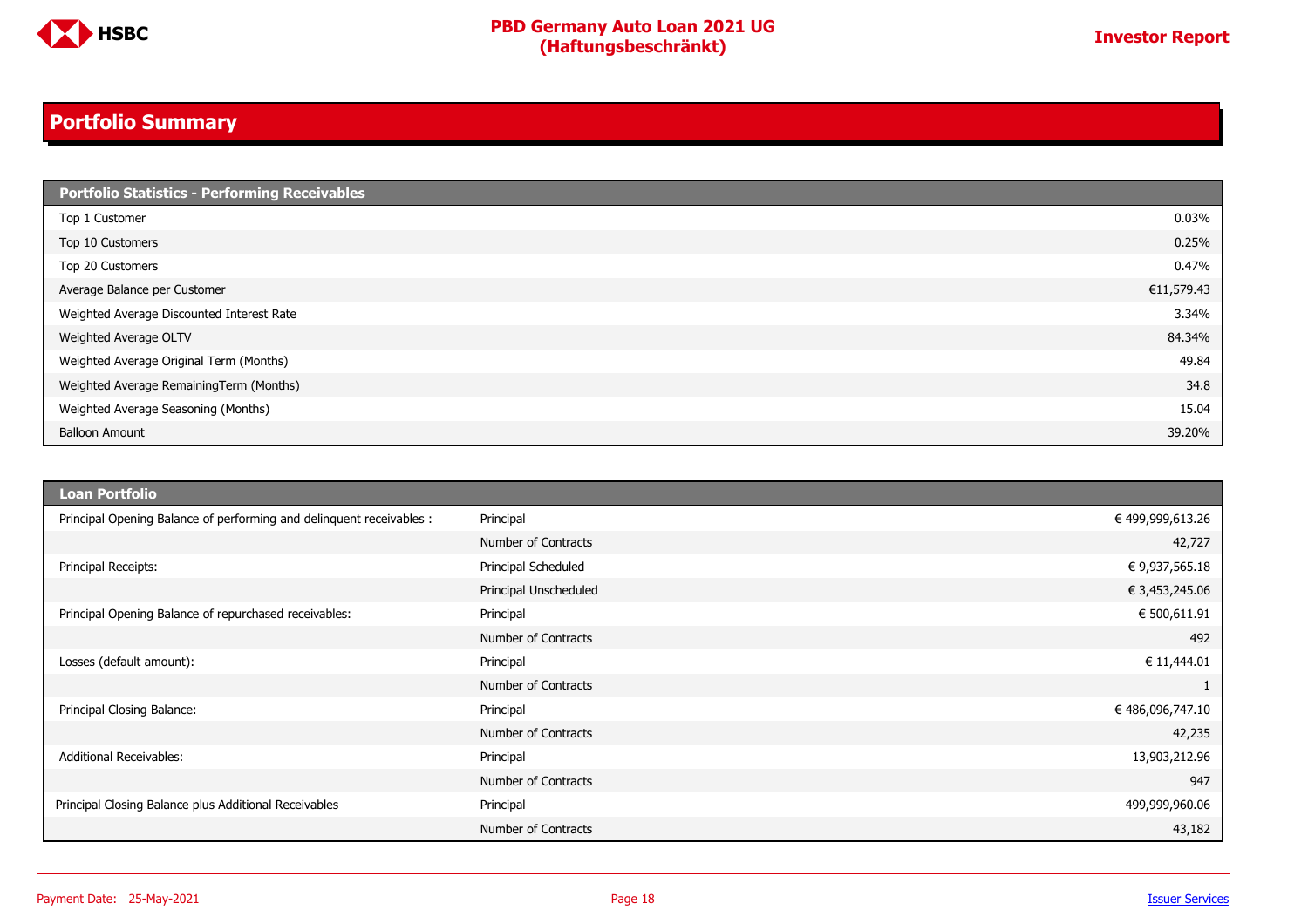

### **Portfolio Summary**

| Performance Summary - Defaulted Receivables       | <b>Total</b> |
|---------------------------------------------------|--------------|
| <b>Current Defaulted Receivables</b>              | € 11,444.01  |
| Number of current Defaulted Receivables           |              |
| Cumulative Defaulted Receivables                  | € 29,359.41  |
| Number of Cumulative Defaulted Receivables        | 2            |
| <b>Current Recoveries</b>                         | € 14,181.95  |
| Number of Current Recoveries                      |              |
| <b>Cumulative Recoveries</b>                      | € 14,384.36  |
| Number of Cumulative Recoveries                   |              |
| Net Cumulative Losses under Defaulted Receivables | € 14,975.05  |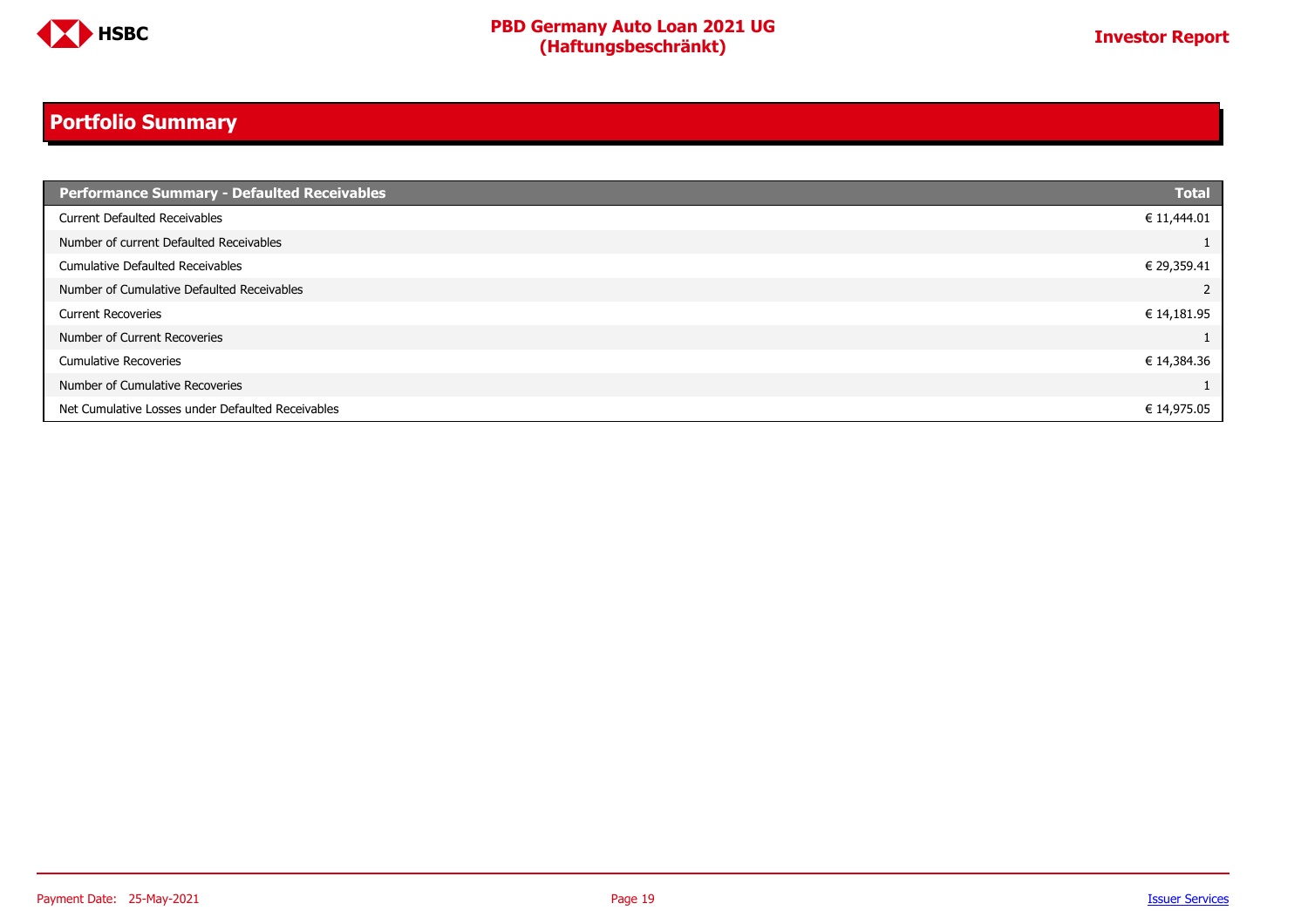

### **Portfolio Summary**

| <b>Performance Summary - Loan Performance</b> | <b>Trigger Breached</b> | <b>Trigger</b> | <b>Current Month</b>     |
|-----------------------------------------------|-------------------------|----------------|--------------------------|
| <b>Performance Ratios:</b>                    |                         |                |                          |
| Constant Prepayment Rate (CPR)                |                         |                | 8.14%                    |
| Cumulative Default Ratio                      | N                       | 1.00%          | $\overline{\phantom{0}}$ |
| Average Delinguency Ratio                     | N                       | 4.00%          | 0.59%                    |
| Principal Deficiency Shortfall                |                         |                | $\overline{\phantom{0}}$ |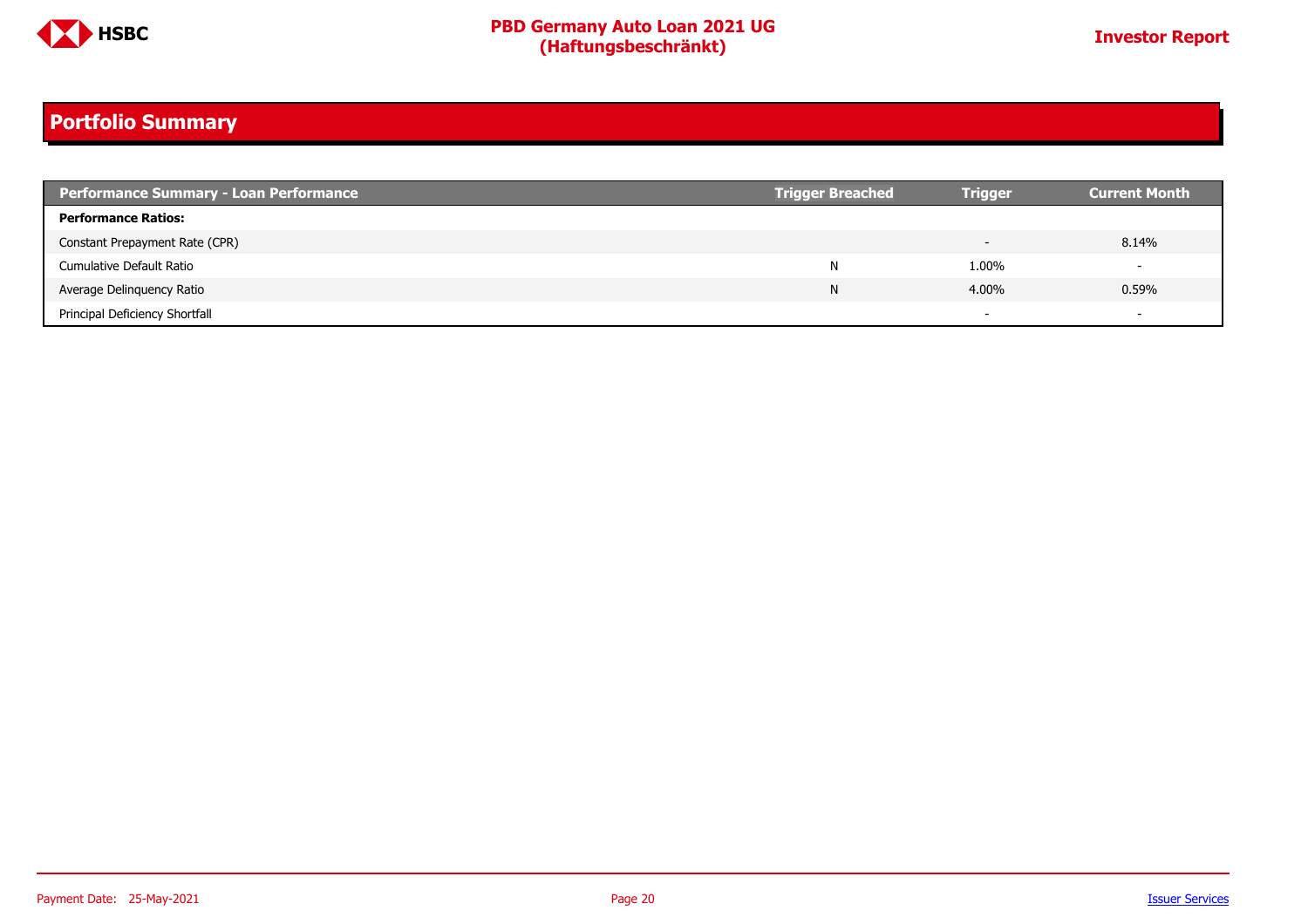

#### <span id="page-20-0"></span>**Portfolio Concentration**

| <b>Concentration Limits</b>                                                                                                                                                                                                                                                                                                                                                                                                              | <b>Limit</b> | <b>Breached?</b> | <b>Actual</b><br>Amount | % of Total |
|------------------------------------------------------------------------------------------------------------------------------------------------------------------------------------------------------------------------------------------------------------------------------------------------------------------------------------------------------------------------------------------------------------------------------------------|--------------|------------------|-------------------------|------------|
|                                                                                                                                                                                                                                                                                                                                                                                                                                          |              |                  |                         |            |
| (a) the aggregate Outstanding Principal Amount of all Purchased Receivables that are Performing Receivables - as of such Subsequent<br>Purchase Date and taking into account all Additional Receivables to be purchased on such Subsequent Purchase Date:                                                                                                                                                                                |              |                  |                         |            |
|                                                                                                                                                                                                                                                                                                                                                                                                                                          |              |                  |                         |            |
| (i) which derive from Auto Loan Contracts in respect of Balloon Loans entered into with a Commercial Debtor does not exceed 35% of the<br>aggregate Outstanding Principal Amount of all Purchased Receivables that are Performing Receivables, taking into account those Additional<br>Receivables                                                                                                                                       | 35%          | N                | €138,904,168.12         | 27.78%     |
|                                                                                                                                                                                                                                                                                                                                                                                                                                          |              |                  |                         |            |
| (ii) which derive from Auto Loan Contracts entered into with a Commercial Debtor does not exceed 45% of the aggregate Outstanding<br>Principal Amount of all Purchased Receivables that are Performing Receivables, taking into account those Additional Receivables                                                                                                                                                                     | 45%          | N                | €204,477,277.98         | 40.90%     |
|                                                                                                                                                                                                                                                                                                                                                                                                                                          |              |                  |                         |            |
| (iii) which derive from Auto Loan Contracts in respect of Balloon Loans does not exceed 85% of the aggregate Outstanding Principal<br>Amount of all Purchased Receivables that are Performing Receivables, taking into account those Additional Receivables                                                                                                                                                                              | 85%          | N                | €364,087,704.30         | 72.82%     |
|                                                                                                                                                                                                                                                                                                                                                                                                                                          |              |                  |                         |            |
| (iv) which derive from Auto Loan Contracts entered into to purchase Used Cars does not exceed 35% of the aggregate Outstanding<br>Principal Amount of all Purchased Receivables that are Performing Receivables, taking into account those Additional Receivables; and                                                                                                                                                                   | 35%          | N                | €164,349,560.90         | 32.87%     |
|                                                                                                                                                                                                                                                                                                                                                                                                                                          |              |                  |                         |            |
| (v) which are owed by the same Debtor does not exceed 0.05% of the aggregate Outstanding Principal Amount of all Purchased<br>Receivables that are Performing Receivables, taking into account those Additional Receivables                                                                                                                                                                                                              | 0.05%        | N                | €155,486.61             | 0.03%      |
|                                                                                                                                                                                                                                                                                                                                                                                                                                          |              |                  |                         |            |
| (b) the aggregate of the Balloon Amounts in respect of all Purchased Receivables that are Performing Receivables as of such date, taking into<br>account all Additional Receivables to be purchased on such Subsequent Purchase Date, is less than 60% of the aggregate Outstanding<br>Principal Amount of all Purchased Receivables that are Performing Receivables, taking into account those Additional Receivables                   | 60%          | N                | €196,020,315.66         | 39.20%     |
|                                                                                                                                                                                                                                                                                                                                                                                                                                          |              |                  |                         |            |
| (c) the average remaining term of the Auto Loan Contracts from which the Performing Receivables that are Performing Receivables arise,<br>taking into account all Additional Receivables to be purchased on such Subsequent Purchase Date, weighted by the Outstanding Principal<br>Amount of the Performing Receivables that are Performing Receivables, taking into account those Additional Receivables, does not exceed 46<br>months | 46           | N                | 34.8                    |            |
|                                                                                                                                                                                                                                                                                                                                                                                                                                          |              |                  |                         |            |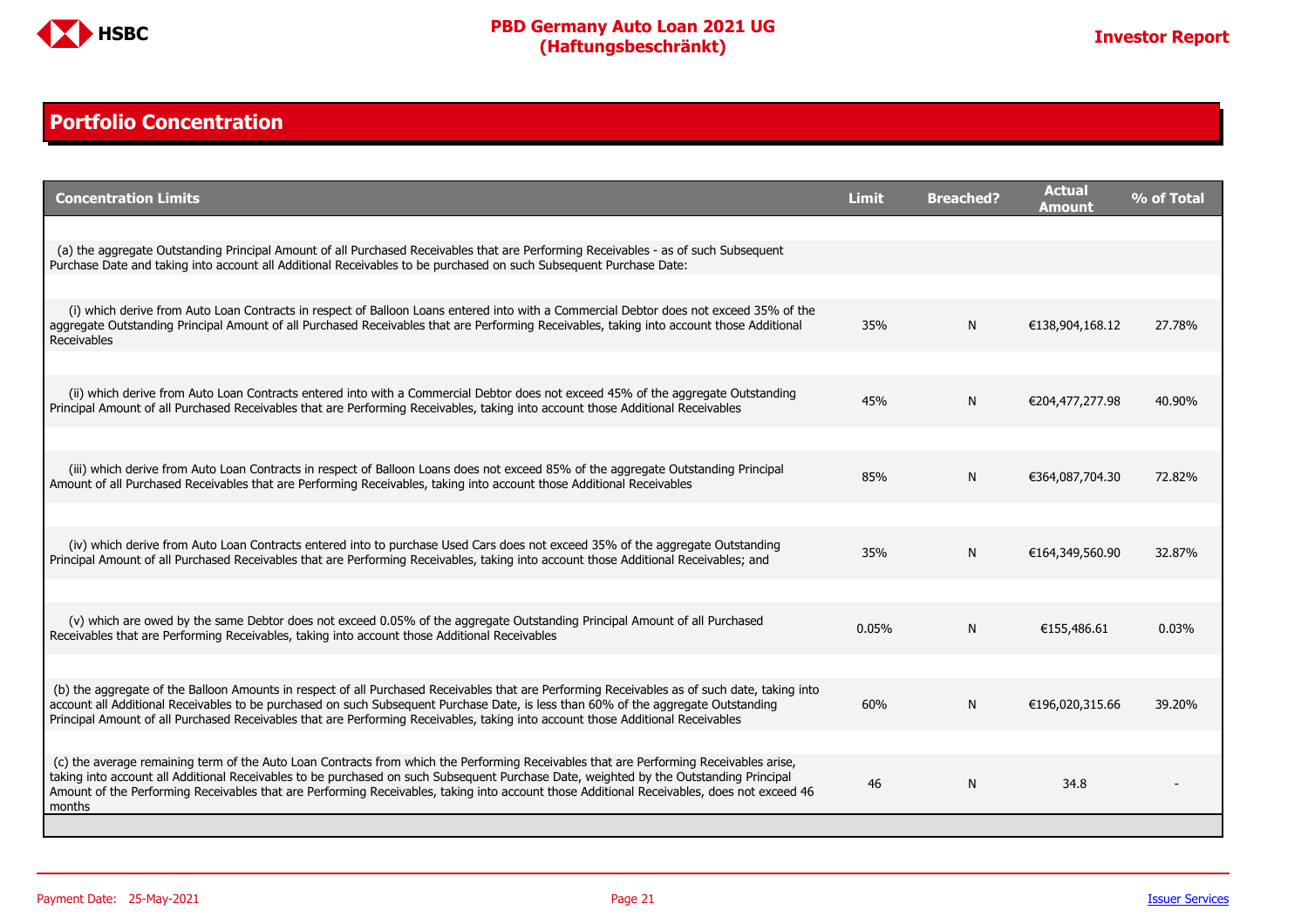

#### <span id="page-21-0"></span>**Balance Sheet**

| <b>Assets</b>                            |                          | <b>Liabilities</b>                                 |
|------------------------------------------|--------------------------|----------------------------------------------------|
| <b>Principal Outstanding Balance</b>     |                          | <b>Principal Amount Outstanding</b>                |
| <b>Performing Receivables</b>            | €486,096,747.10          | €466,200,000.00<br>Class A Notes                   |
| <b>Additional Receivables</b>            | €13,903,212.96           | €33,800,000.00<br>Class B Notes                    |
| <b>Net Outstanding Receivable Amount</b> | €499,999,960.06          | €500,000,000.00<br><b>Notes</b>                    |
|                                          |                          |                                                    |
| Reserves                                 |                          | Liabilities                                        |
| General Reserve Account                  | €1,398,600.00            | <b>General Reserve Liability</b><br>€1,398,600.00  |
| <b>General Collection Account</b>        | $\overline{\phantom{0}}$ | <b>General Collection Liability</b>                |
| Interest Account                         | $\overline{\phantom{0}}$ | <b>Interest Account</b>                            |
| Principal Account                        | €39.94                   |                                                    |
| <b>Total Assets</b>                      | €501,398,600.00          | <b>Principal Account Ledger</b><br>€501,398,600.00 |

| <b>Liabilities</b>                  |                 |
|-------------------------------------|-----------------|
| <b>Principal Amount Outstanding</b> |                 |
| Class A Notes                       | €466,200,000.00 |
| Class B Notes                       | €33,800,000.00  |
| <b>Notes</b>                        | €500,000,000.00 |
|                                     |                 |
| <b>Liabilities</b>                  |                 |
| <b>General Reserve Liability</b>    | €1,398,600.00   |
| <b>General Collection Liability</b> |                 |
| <b>Interest Account</b>             |                 |
|                                     |                 |
| <b>Principal Account Ledger</b>     | €501,398,600.00 |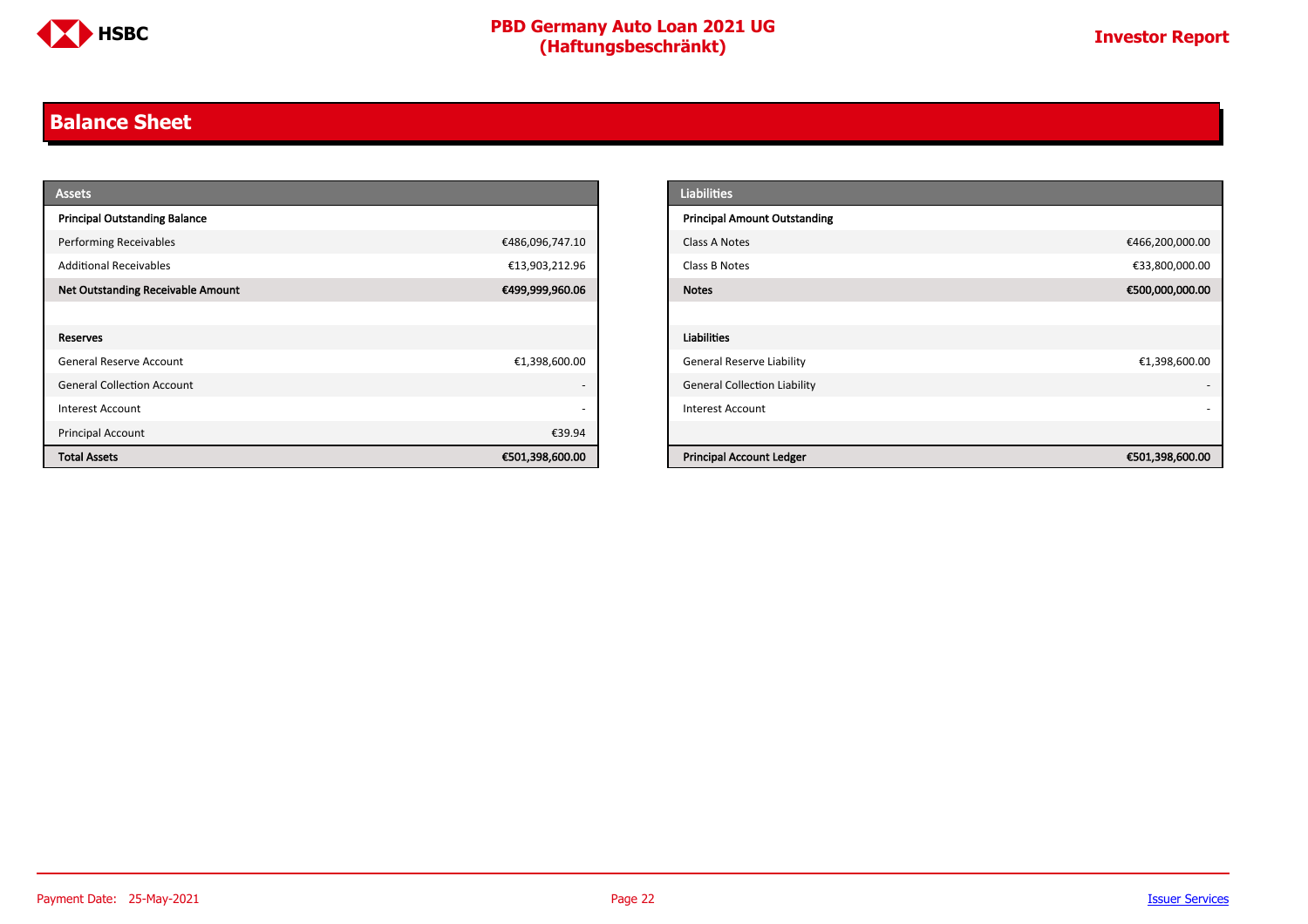

| <b>Delinguent Receivables</b> | <b>Total Current Principal Balance</b> | % Total Current Balance | <b>Number of Loans</b> | % Number of Loans |
|-------------------------------|----------------------------------------|-------------------------|------------------------|-------------------|
| $0 < 30$ days                 | € 499,355,947.41                       | 99.87%                  | 43,126                 | 99.87%            |
| $30 < 60$ days                | € 393,651.84                           | 0.08%                   | 36                     | $0.08\%$          |
| $60 < 90$ days                | € 250,360.81                           | 0.05%                   | 18                     | 0.04%             |
| <b>Grand Total</b>            | € 499,999,960.06                       | 100.00%                 | 43,180                 | 100.00%           |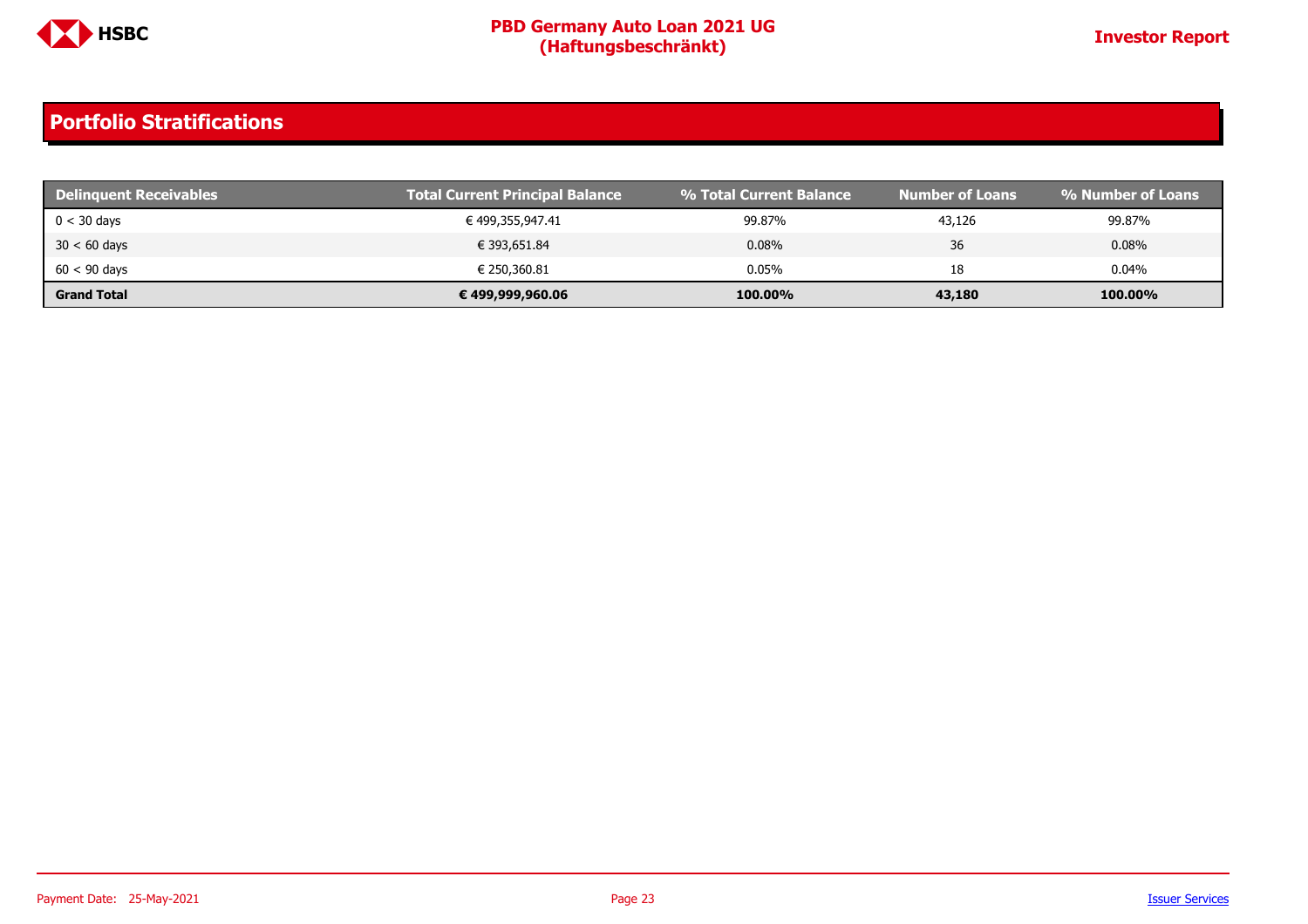

| Vehicle Type       | <b>Total Current Principal Balance</b> | ↓% Total Current Balance | Number of Loans | । % Number of Loans ' |
|--------------------|----------------------------------------|--------------------------|-----------------|-----------------------|
| <b>New</b>         | € 335,650,399.16                       | 67.13%                   | 22,477          | 52.05%                |
| Used               | € 164,349,560.90                       | 32.87%                   | 20,703          | 47.95%                |
| <b>Grand Total</b> | € 499,999,960.06                       | 100.00%                  | 43,180          | 100.00%               |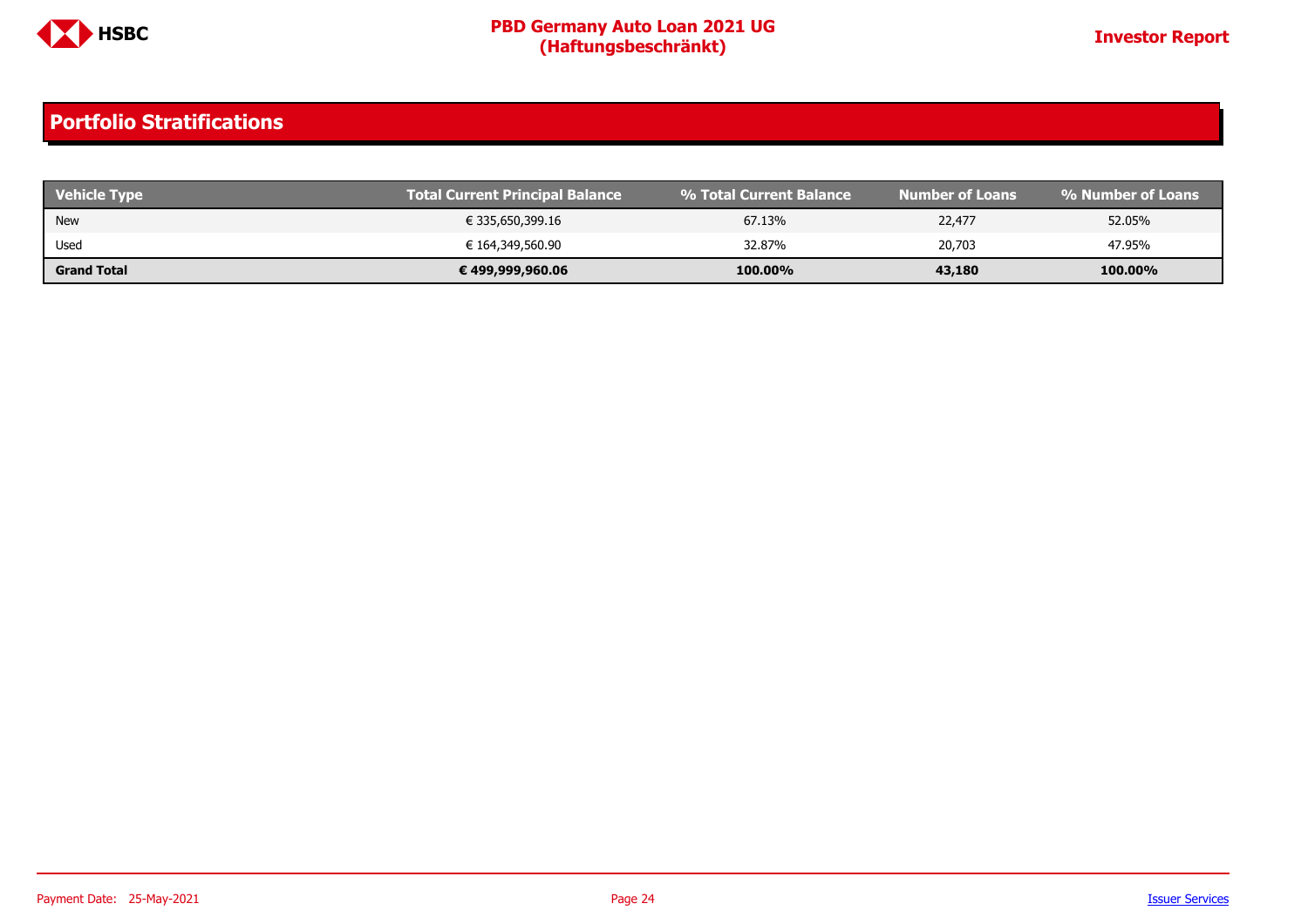

| <b>Customer Type</b> | <b>Total Current Principal Balance</b> | ↓% Total Current Balance \ | Number of Loans' | % Number of Loans |
|----------------------|----------------------------------------|----------------------------|------------------|-------------------|
| Commercial           | € 204,477,277.98                       | 40.90%                     | 15,292           | 35.41%            |
| Consumer             | € 295,522,682.08                       | 59.10%                     | 27,888           | 64.59%            |
| <b>Grand Total</b>   | € 499,999,960.06                       | 100.00%                    | 43,180           | 100.00%           |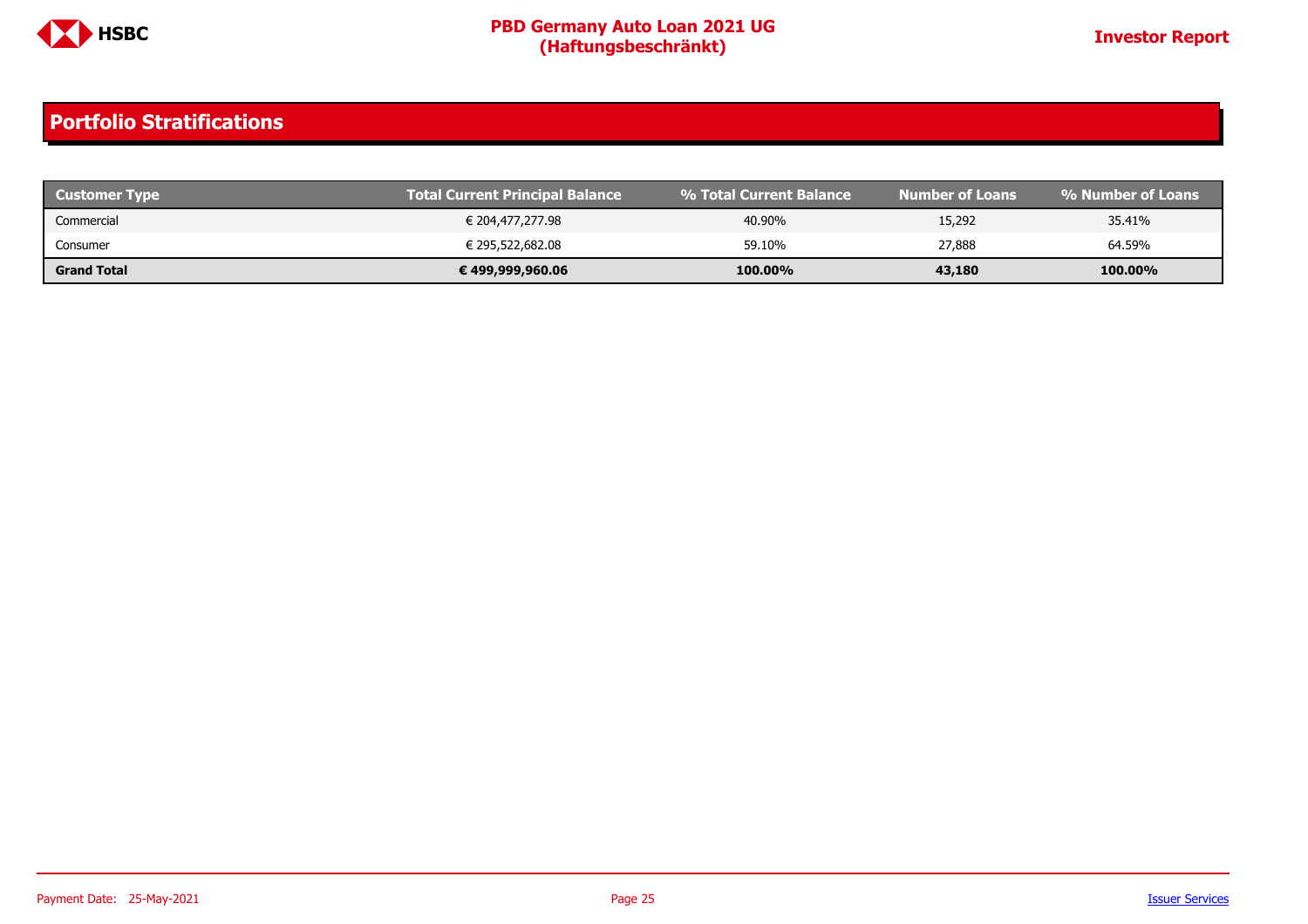

| <b>Contract Type</b> | Total Current Principal Balance | 1 % Total Current Balance | <b>Number of Loans</b> | । % Number of Loans ' |
|----------------------|---------------------------------|---------------------------|------------------------|-----------------------|
| Balloon              | € 364,087,704.30                | 72.82%                    | 25,879                 | 59.93%                |
| Standard             | € 135,912,255.76                | 27.18%                    | 17,301                 | 40.07%                |
| <b>Grand Total</b>   | € 499,999,960.06                | 100.00%                   | 43,180                 | 100.00%               |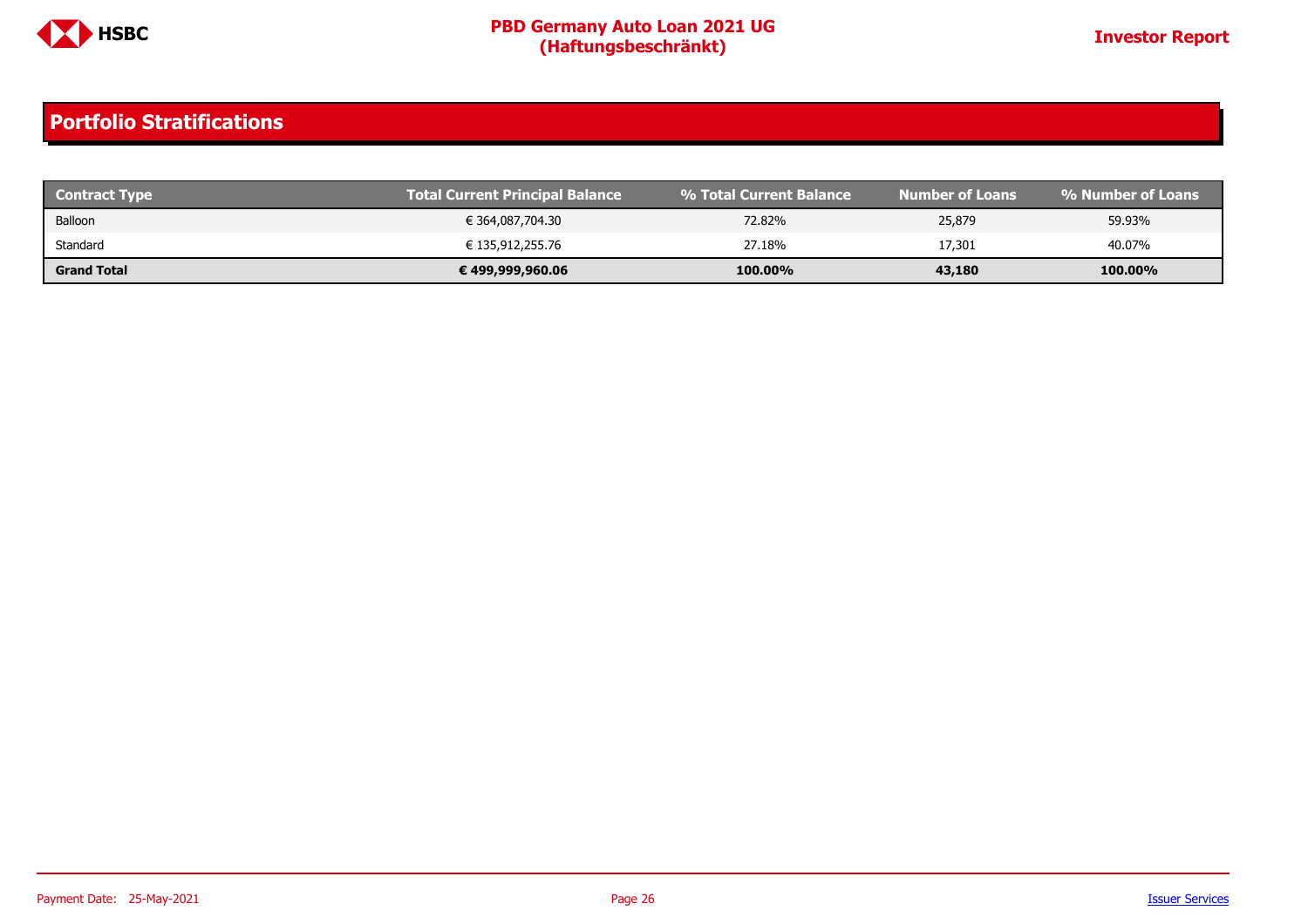

| <b>Initial Outstanding Balance</b> | <b>Total Current Principal Balance</b> | % Total Current Balance | <b>Number of Loans</b> | % Number of Loans |
|------------------------------------|----------------------------------------|-------------------------|------------------------|-------------------|
| < 2,500.00                         | € 370,215.08                           | 0.07%                   | 383                    | 0.89%             |
| 2,500.00 < 5,000.00                | € 4,728,115.70                         | 0.95%                   | 2,006                  | 4.65%             |
| 5,000.00 < 7,500.00                | € 18,531,961.78                        | 3.71%                   | 4,446                  | 10.30%            |
| 7,500.00 < 10,000.00               | € 36,771,340.12                        | 7.35%                   | 5,851                  | 13.55%            |
| 10,000.00 < 12,500.00              | € 46,285,259.35                        | 9.26%                   | 5,720                  | 13.25%            |
| 12,500.00 < 15,000.00              | € 48,985,160.65                        | 9.80%                   | 4,851                  | 11.23%            |
| 15,000.00 < 17,500.00              | € 52,174,543.32                        | 10.43%                  | 4,281                  | 9.91%             |
| 17,500.00 < 20,000.00              | € 54,832,952.40                        | 10.97%                  | 3,850                  | 8.92%             |
| 20,000.00 < 22,500.00              | € 58,191,723.20                        | 11.64%                  | 3,611                  | 8.36%             |
| 22,500.00 < 25,000.00              | € 51,691,711.89                        | 10.34%                  | 2,845                  | 6.59%             |
| 25,000.00 < 27,500.00              | € 38,383,111.29                        | 7.68%                   | 1,880                  | 4.35%             |
| 27,500.00 < 30,000.00              | € 29,075,638.73                        | 5.82%                   | 1,274                  | 2.95%             |
| 30,000.00 < 32,500.00              | € 21,979,014.29                        | 4.40%                   | 882                    | 2.04%             |
| 32,500.00 < 35,000.00              | € 14,463,201.59                        | 2.89%                   | 535                    | 1.24%             |
| 35,000.00 < 37,500.00              | €9,582,630.09                          | 1.92%                   | 334                    | 0.77%             |
| 37,500.00 < 40,000.00              | € 6,486,876.63                         | 1.30%                   | 213                    | 0.49%             |
| 40,000.00 < 42,500.00              | € 3,294,702.19                         | 0.66%                   | 102                    | 0.24%             |
| 42,500.00 < 45,000.00              | € 2,090,016.96                         | 0.42%                   | 60                     | 0.14%             |
| 45,000.00 < 47,500.00              | € 849,290.75                           | 0.17%                   | 24                     | 0.06%             |
| 47,500.00 < 50,000.00              | € 607,811.93                           | 0.12%                   | 16                     | 0.04%             |
| 50,000.00 < 52,500.00              | € 226,155.60                           | 0.05%                   | $6\phantom{.}6$        | 0.01%             |
| 52,500.00 < 55,000.00              | € 286,423.68                           | 0.06%                   | $\overline{7}$         | 0.02%             |
| 57,500.00 < 60,000.00              | € 46,083.72                            | 0.01%                   | $\mathbf{1}$           | $0.00\%$          |
| $= 60,000.00$                      | € 66,019.12                            | 0.01%                   | $\overline{2}$         | $0.00\%$          |
| <b>Grand Total</b>                 | € 499,999,960.06                       | 100.00%                 | 43,180                 | 100.00%           |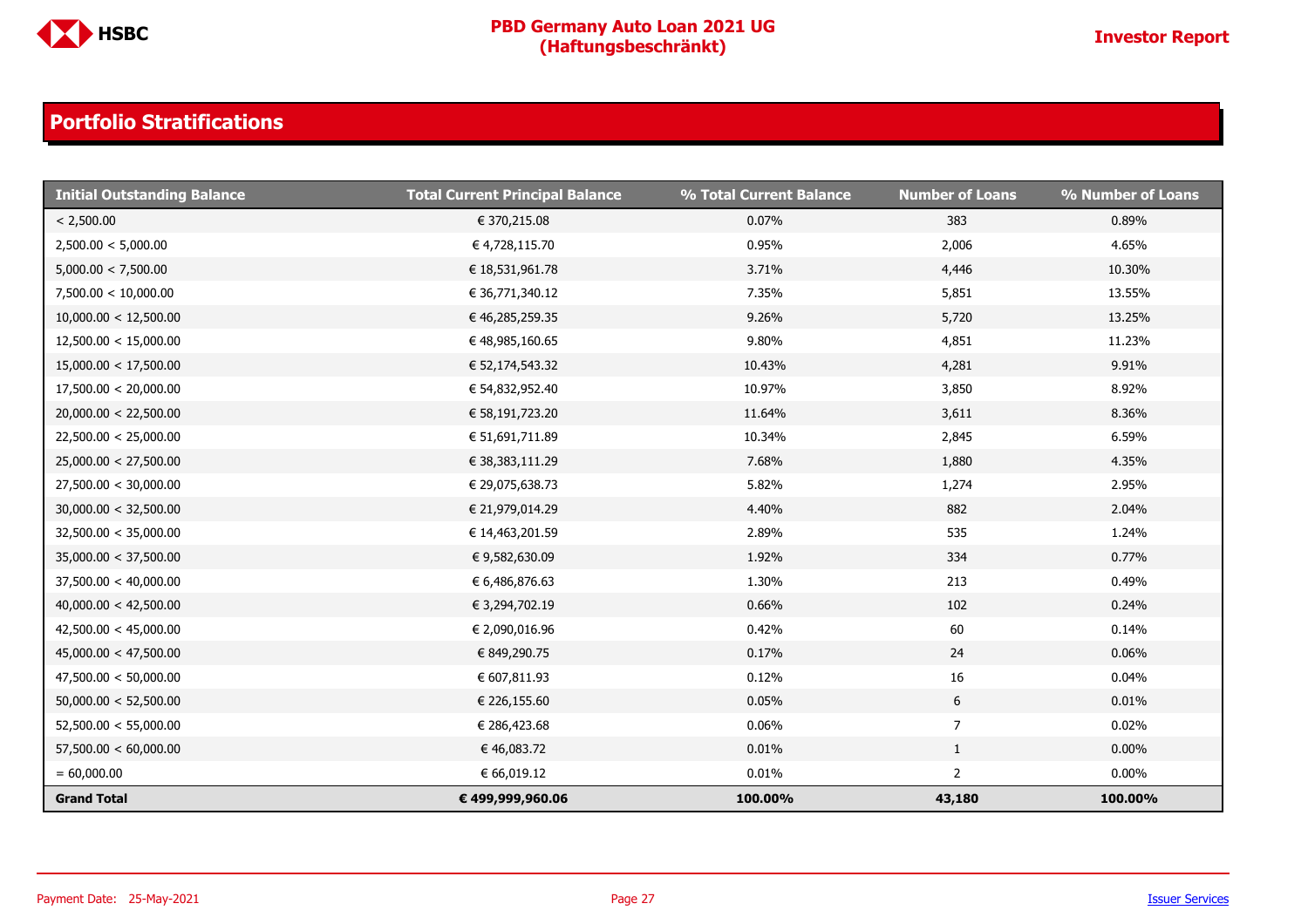

| <b>Remaining Outstanding Balance</b> | <b>Total Current Principal Balance</b> | % Total Current Balance | <b>Number of Loans</b> | % Number of Loans |
|--------------------------------------|----------------------------------------|-------------------------|------------------------|-------------------|
| < 2,500.00                           | € 3,746,414.92                         | 0.75%                   | 3,223                  | 7.46%             |
| 2,500.00 < 5,000.00                  | € 18,193,119.34                        | 3.64%                   | 4,724                  | 10.94%            |
| 5,000.00 < 7,500.00                  | € 39,695,975.33                        | 7.94%                   | 6,310                  | 14.61%            |
| 7,500.00 < 10,000.00                 | € 57,255,852.67                        | 11.45%                  | 6,557                  | 15.19%            |
| 10,000.00 < 12,500.00                | € 60,402,768.34                        | 12.08%                  | 5,395                  | 12.49%            |
| 12,500.00 < 15,000.00                | € 60,580,210.08                        | 12.12%                  | 4,415                  | 10.22%            |
| 15,000.00 < 17,500.00                | € 62,756,170.39                        | 12.55%                  | 3,873                  | 8.97%             |
| 17,500.00 < 20,000.00                | € 55,396,384.09                        | 11.08%                  | 2,963                  | 6.86%             |
| 20,000.00 < 22,500.00                | € 44,102,935.42                        | 8.82%                   | 2,084                  | 4.83%             |
| 22,500.00 < 25,000.00                | € 33,463,580.47                        | 6.69%                   | 1,415                  | 3.28%             |
| 25,000.00 < 27,500.00                | € 25,536,348.90                        | 5.11%                   | 975                    | 2.26%             |
| 27,500.00 < 30,000.00                | € 16,782,462.77                        | 3.36%                   | 587                    | 1.36%             |
| 30,000.00 < 32,500.00                | € 10,317,612.45                        | 2.06%                   | 332                    | 0.77%             |
| 32,500.00 < 35,000.00                | € 5,618,344.78                         | 1.12%                   | 167                    | 0.39%             |
| 35,000.00 < 37,500.00                | € 2,705,856.79                         | 0.54%                   | 75                     | 0.17%             |
| 37,500.00 < 40,000.00                | € 1,624,042.04                         | 0.32%                   | 42                     | 0.10%             |
| 40,000.00 < 42,500.00                | € 1,066,299.20                         | 0.21%                   | 26                     | 0.06%             |
| 42,500.00 < 45,000.00                | € 522,237.09                           | 0.10%                   | 12                     | 0.03%             |
| 45,000.00 < 47,500.00                | € 183,545.59                           | 0.04%                   | $\overline{4}$         | 0.01%             |
| 47,500.00 < 50,000.00                | € 49,799.40                            | 0.01%                   | 1                      | $0.00\%$          |
| <b>Grand Total</b>                   | € 499,999,960.06                       | 100.00%                 | 43,180                 | 100.00%           |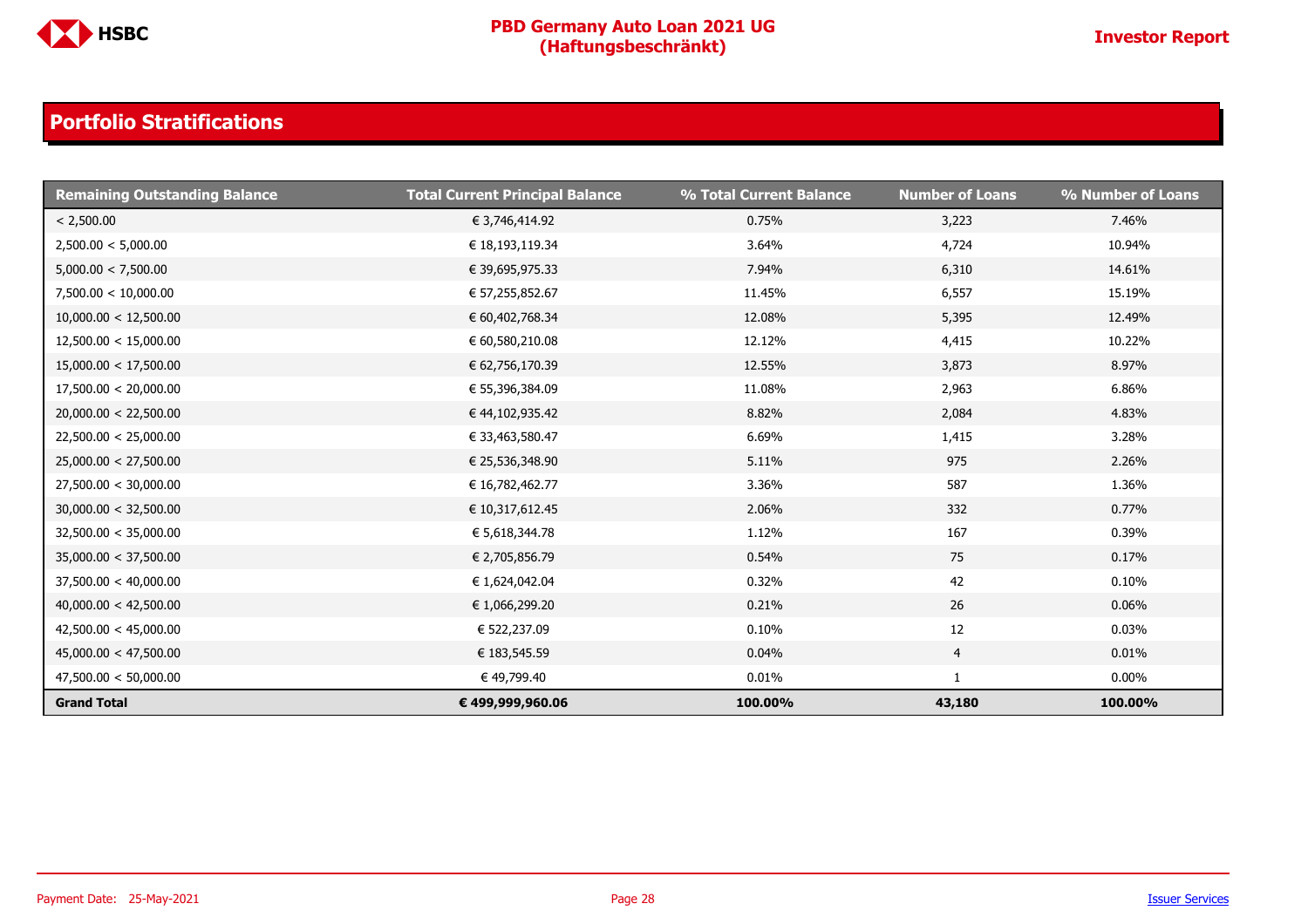

| <b>Original Term (Months)</b> | <b>Total Current Principal Balance</b> | % Total Current Balance | <b>Number of Loans</b> | % Number of Loans |
|-------------------------------|----------------------------------------|-------------------------|------------------------|-------------------|
| 6 < 12                        | € 13,452.39                            | $0.00\%$                | 8                      | 0.02%             |
| 12 < 18                       | € 835,308.99                           | 0.17%                   | 304                    | 0.70%             |
| 18 < 24                       | € 860,895.03                           | 0.17%                   | 261                    | 0.60%             |
| 24 < 30                       | € 8,217,929.46                         | 1.64%                   | 1,749                  | 4.05%             |
| 30 < 36                       | € 2,126,183.72                         | 0.43%                   | 468                    | 1.08%             |
| 36 < 42                       | € 45,391,144.56                        | 9.08%                   | 5,727                  | 13.26%            |
| 42 < 48                       | € 3,215,356.38                         | 0.64%                   | 448                    | 1.04%             |
| 48 < 54                       | € 330,936,601.35                       | 66.19%                  | 24,681                 | 57.16%            |
| 54 < 60                       | € 2,133,148.30                         | 0.43%                   | 249                    | 0.58%             |
| 60 < 66                       | € 81,812,022.10                        | 16.36%                  | 6,973                  | 16.15%            |
| 66 < 72                       | € 811,897.84                           | 0.16%                   | 92                     | 0.21%             |
| 72 < 78                       | € 8,119,629.86                         | 1.62%                   | 877                    | 2.03%             |
| 78 < 84                       | € 461,043.55                           | 0.09%                   | 43                     | $0.10\%$          |
| $>= 84$                       | € 15,065,346.53                        | 3.01%                   | 1,300                  | 3.01%             |
| <b>Grand Total</b>            | € 499,999,960.06                       | 100.00%                 | 43,180                 | 100.00%           |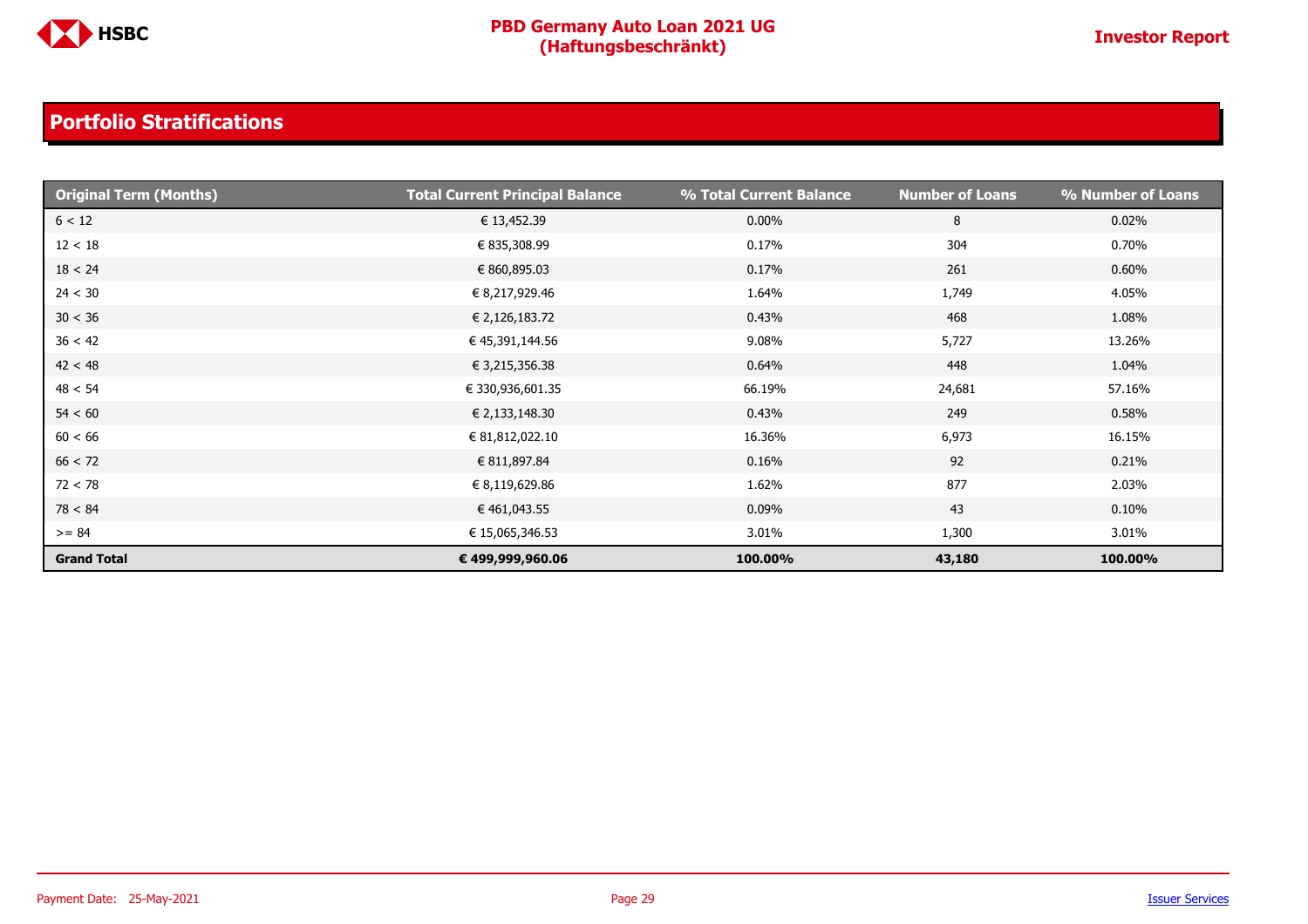

| <b>Remaining Term (Months)</b> | <b>Total Current Principal Balance</b> | % Total Current Balance | <b>Number of Loans</b> | % Number of Loans |
|--------------------------------|----------------------------------------|-------------------------|------------------------|-------------------|
| < 6                            | € 5,337,215.53                         | 1.07%                   | 1,917                  | 4.44%             |
| 6 < 12                         | € 12,311,295.55                        | 2.46%                   | 2,164                  | 5.01%             |
| 12 < 18                        | € 24,636,153.23                        | 4.93%                   | 3,246                  | 7.52%             |
| 18 < 24                        | € 58,696,542.90                        | 11.74%                  | 5,660                  | 13.11%            |
| 24 < 30                        | € 70,797,476.68                        | 14.16%                  | 6,131                  | 14.20%            |
| 30 < 36                        | € 98,746,790.94                        | 19.75%                  | 7,547                  | 17.48%            |
| 36 < 42                        | € 79,405,357.32                        | 15.88%                  | 5,815                  | 13.47%            |
| 42 < 48                        | € 86,690,428.11                        | 17.34%                  | 5,790                  | 13.41%            |
| 48 < 54                        | € 24,241,630.15                        | 4.85%                   | 1,923                  | 4.45%             |
| 54 < 60                        | € 21,957,886.63                        | 4.39%                   | 1,610                  | 3.73%             |
| 60 < 66                        | € 4,559,751.79                         | 0.91%                   | 414                    | 0.96%             |
| 66 < 72                        | € 5,465,756.34                         | 1.09%                   | 432                    | 1.00%             |
| 72 < 78                        | € 4,242,445.83                         | 0.85%                   | 328                    | 0.76%             |
| 78 < 84                        | € 2,911,229.06                         | 0.58%                   | 203                    | 0.47%             |
| <b>Grand Total</b>             | € 499,999,960.06                       | 100.00%                 | 43,180                 | 100.00%           |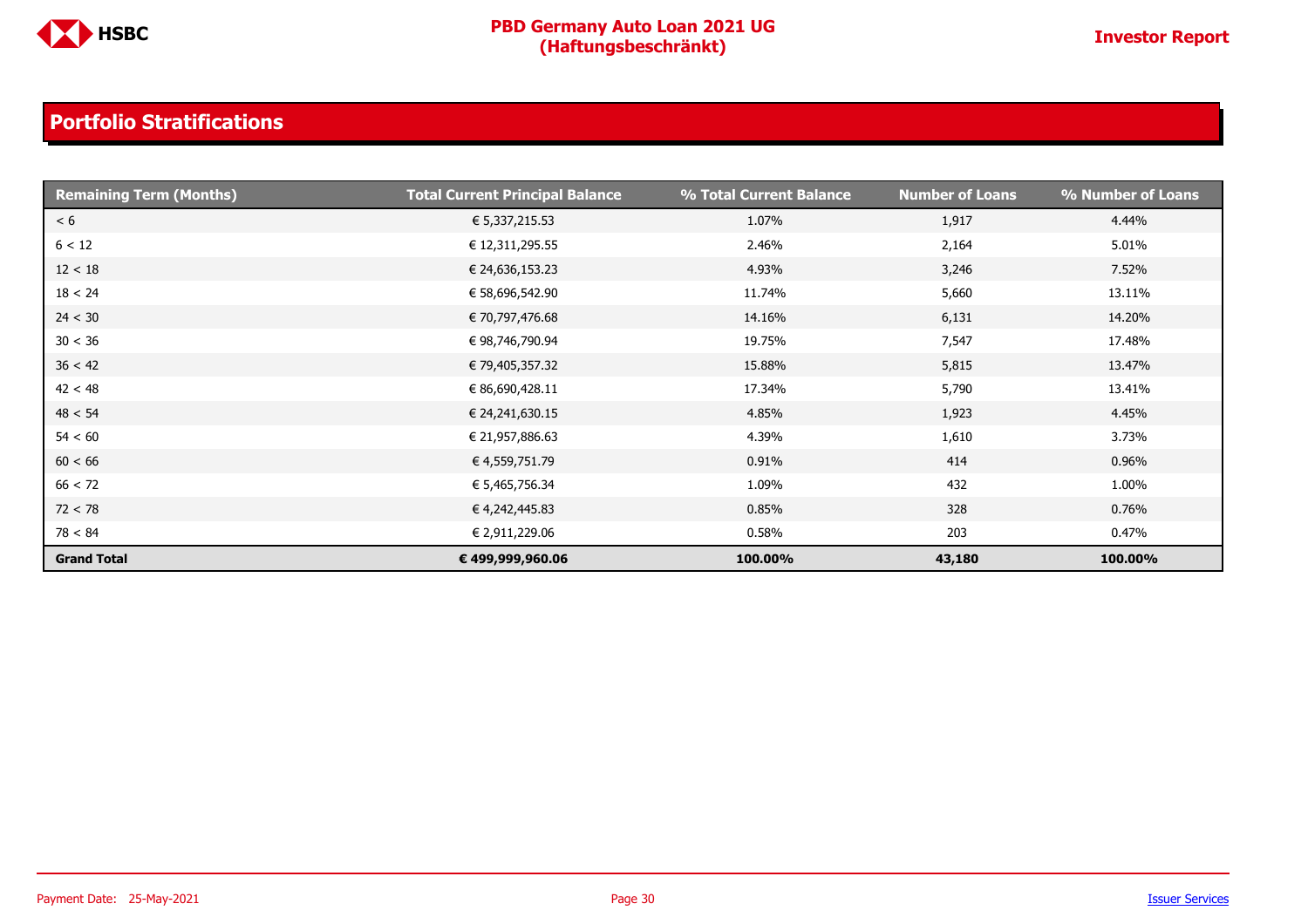

| <b>Seasoning (Months)</b> | <b>Total Current Principal Balance</b> | % Total Current Balance | <b>Number of Loans</b> | % Number of Loans |
|---------------------------|----------------------------------------|-------------------------|------------------------|-------------------|
| < 6                       | € 86,678,268.06                        | 17.34%                  | 6,129                  | 14.19%            |
| 6 < 12                    | € 122,419,861.34                       | 24.48%                  | 9,956                  | 23.06%            |
| 12 < 18                   | € 110,119,241.22                       | 22.02%                  | 9,046                  | 20.95%            |
| 18 < 24                   | € 84,098,823.40                        | 16.82%                  | 7,710                  | 17.86%            |
| 24 < 30                   | € 58,570,177.31                        | 11.71%                  | 5,686                  | 13.17%            |
| 30 < 36                   | € 25,043,266.25                        | 5.01%                   | 2,824                  | 6.54%             |
| 36 < 42                   | € 7,306,275.76                         | 1.46%                   | 784                    | 1.82%             |
| 42 < 48                   | € 4,534,476.92                         | 0.91%                   | 607                    | 1.41%             |
| 48 < 54                   | € 727,136.21                           | 0.15%                   | 228                    | 0.53%             |
| 54 < 60                   | € 386,650.36                           | 0.08%                   | 146                    | 0.34%             |
| 60 < 66                   | € 61,475.49                            | 0.01%                   | 26                     | 0.06%             |
| 66 < 72                   | € 33,531.45                            | 0.01%                   | 20                     | 0.05%             |
| 72 < 78                   | € 10,970.14                            | $0.00\%$                | $\overline{7}$         | 0.02%             |
| 78 < 84                   | € 9,806.15                             | $0.00\%$                | 11                     | 0.03%             |
| <b>Grand Total</b>        | € 499,999,960.06                       | 100.00%                 | 43,180                 | 100.00%           |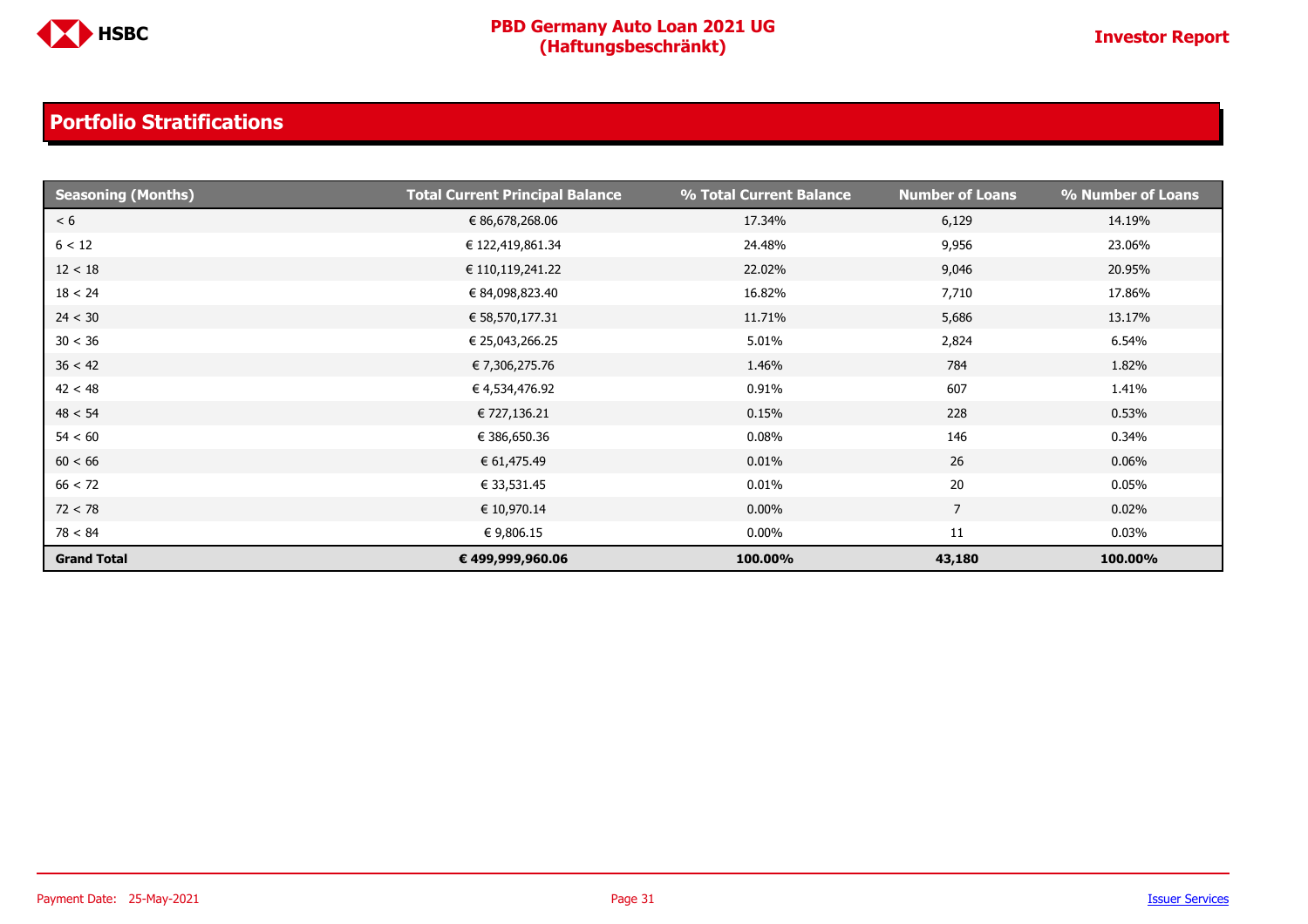

| Discount Rate (%)     | <b>Total Current Principal Balance</b> | % Total Current Balance | <b>Number of Loans</b> | % Number of Loans |
|-----------------------|----------------------------------------|-------------------------|------------------------|-------------------|
| $3.0000\% < 4.0000\%$ | € 425,041,536.87                       | 85.01%                  | 33,994                 | 78.73%            |
| $4.0000\% < 5.0000\%$ | € 70,277,188.52                        | 14.06%                  | 8,303                  | 19.23%            |
| $5.0000\% < 6.0000\%$ | € 4,301,511.72                         | 0.86%                   | 782                    | 1.81%             |
| $6.0000\% < 7.0000\%$ | € 320,766.81                           | 0.06%                   | 81                     | 0.19%             |
| $7.0000\% < 8.0000\%$ | € 58,428.34                            | 0.01%                   | 19                     | 0.04%             |
| $8.0000\% < 9.0000\%$ | € 527.80                               | $0.00\%$                |                        | $0.00\%$          |
| <b>Grand Total</b>    | € 499,999,960.06                       | 100.00%                 | 43,180                 | 100.00%           |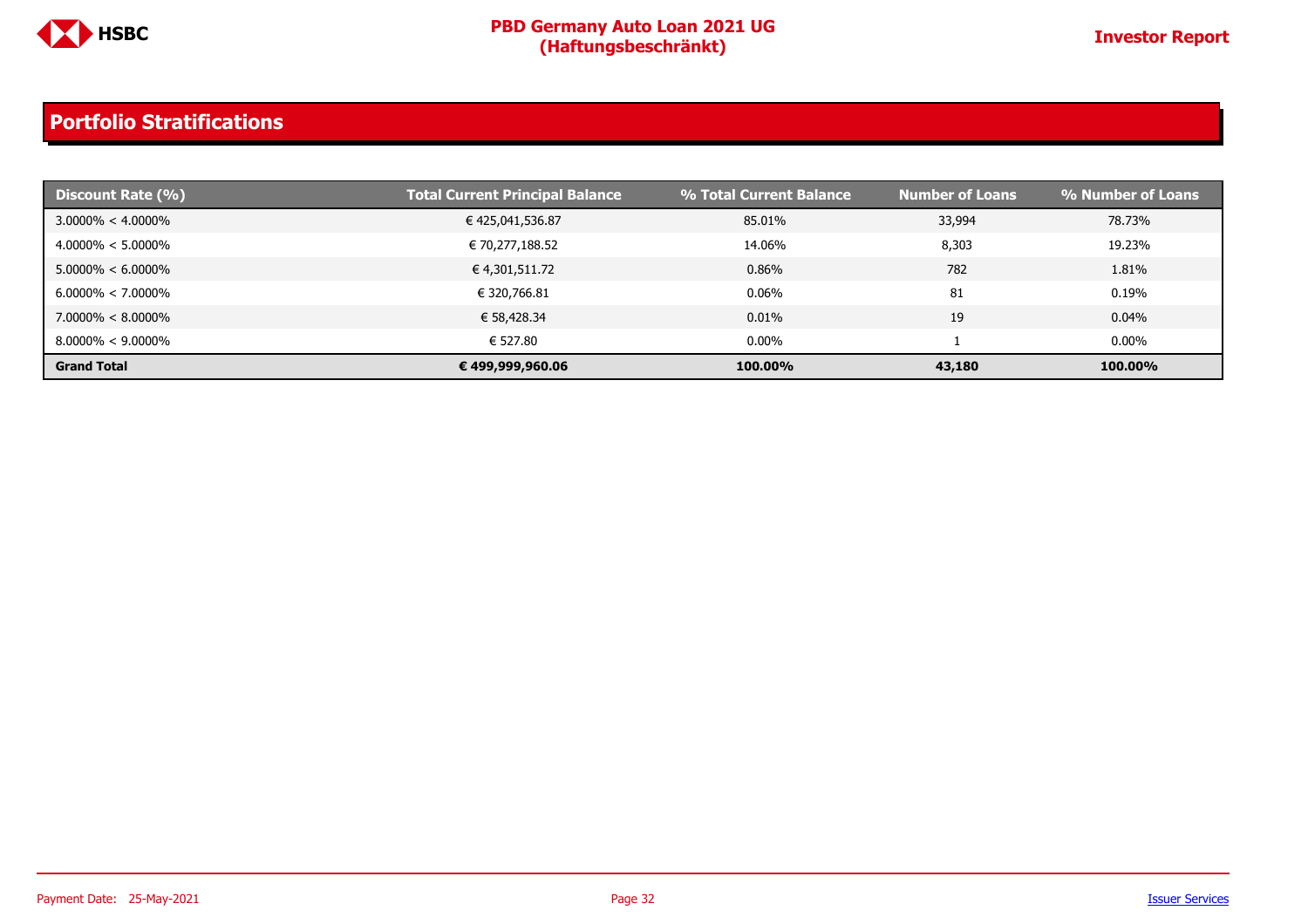

| <b>Balloon Payment as % of Car Sale Price</b> | Total Current Principal Balance | % Total Current Balance | <b>Number of Loans</b> | % Number of Loans |
|-----------------------------------------------|---------------------------------|-------------------------|------------------------|-------------------|
| $0.0000\% < 10.0000\%$                        | € 160,015,828.52                | 32.00%                  | 20,517                 | 47.52%            |
| $10.0000\% < 20.0000\%$                       | € 23,295,535.87                 | 4.66%                   | 2,121                  | 4.91%             |
| $20.0000\% < 30.0000\%$                       | € 41,890,731.40                 | 8.38%                   | 3,252                  | 7.53%             |
| $30.0000\% < 40.0000\%$                       | € 87,472,550.85                 | 17.49%                  | 6,270                  | 14.52%            |
| $40.0000\% < 50.0000\%$                       | € 127,953,032.53                | 25.59%                  | 7,622                  | 17.65%            |
| $50.0000\% < 60.0000\%$                       | € 54,158,451.90                 | 10.83%                  | 3,090                  | 7.16%             |
| $60.0000\% < 70.0000\%$                       | € 5,074,029.95                  | 1.01%                   | 301                    | 0.70%             |
| $70.0000\% < 80.0000\%$                       | € 139,799.04                    | $0.03\%$                |                        | 0.02%             |
| <b>Grand Total</b>                            | € 499,999,960.06                | 100.00%                 | 43,180                 | 100.00%           |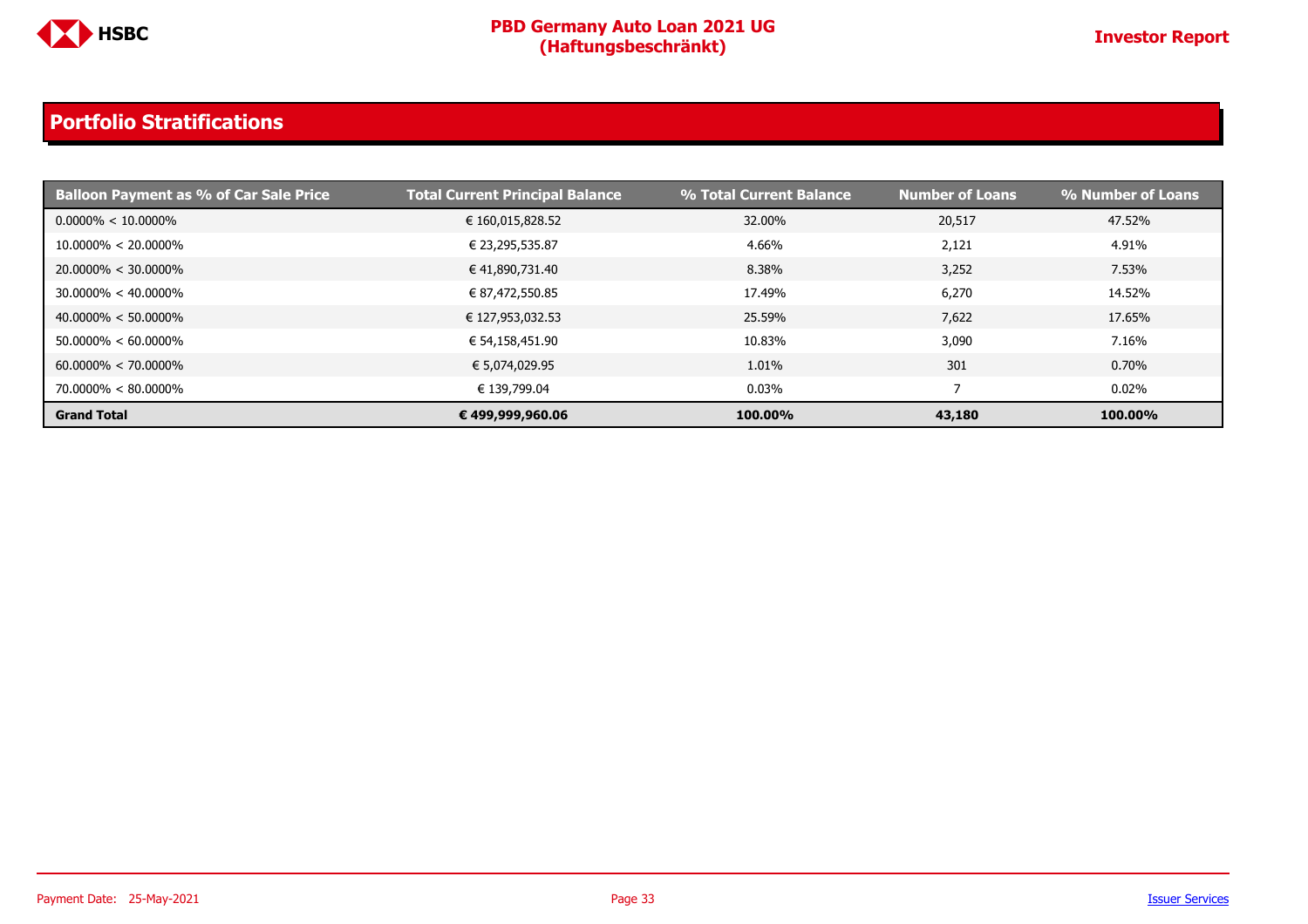

| <b>Balloon Payment as % of Initial Balance</b> | <b>Total Current Principal Balance</b> | % Total Current Balance | <b>Number of Loans</b> | % Number of Loans |
|------------------------------------------------|----------------------------------------|-------------------------|------------------------|-------------------|
| $0.0000\% < 10.0000\%$                         | € 156,386,084.93                       | 31.28%                  | 20,041                 | 46.41%            |
| $10.0000\% < 20.0000\%$                        | € 13,293,572.52                        | 2.66%                   | 1,224                  | 2.83%             |
| $20.0000\% < 30.0000\%$                        | € 26,784,125.70                        | 5.36%                   | 2,212                  | 5.12%             |
| $30.0000\% < 40.0000\%$                        | € 58,854,154.12                        | 11.77%                  | 4,563                  | 10.57%            |
| $40.0000\% < 50.0000\%$                        | € 102,765,794.08                       | 20.55%                  | 6,667                  | 15.44%            |
| $50.0000\% < 60.0000\%$                        | € 96,449,987.67                        | 19.29%                  | 5,794                  | 13.42%            |
| $60.0000\% < 70.0000\%$                        | € 38,110,567.71                        | 7.62%                   | 2,241                  | 5.19%             |
| $70.0000\% < 80.0000\%$                        | € 7,334,327.31                         | 1.47%                   | 437                    | 1.01%             |
| $80.0000\% < 90.0000\%$                        | € 21,346.02                            | $0.00\%$                |                        | $0.00\%$          |
| <b>Grand Total</b>                             | € 499,999,960.06                       | 100.00%                 | 43,180                 | 100.00%           |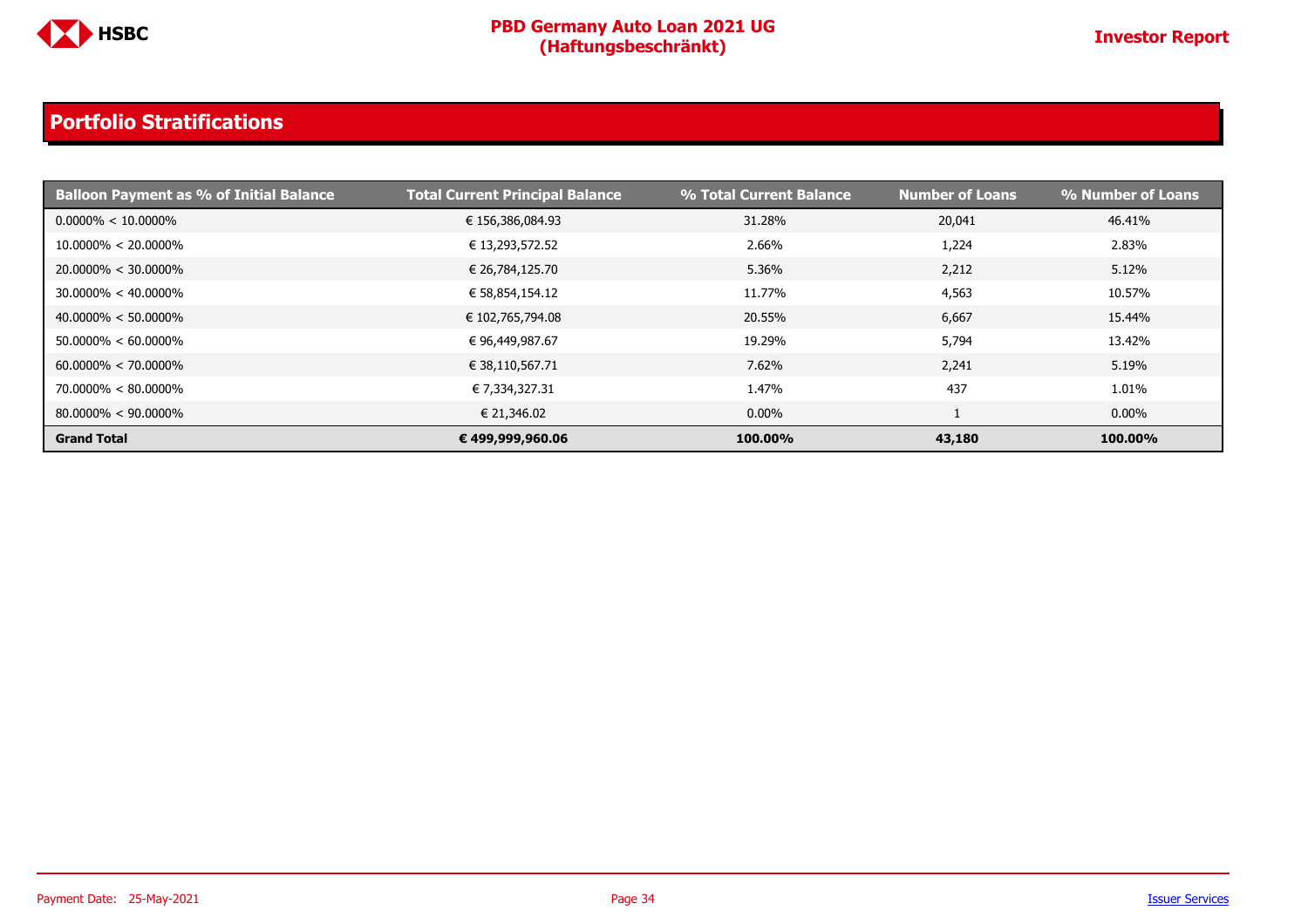

| <b>Print Year of Origiantion of the Loans</b> | <b>Total Current Principal Balance</b> | % Total Current Balance | <b>Number of Loans</b> | % Number of Loans |
|-----------------------------------------------|----------------------------------------|-------------------------|------------------------|-------------------|
| 2014                                          | € 13,758.96                            | $0.00\%$                | 14                     | $0.03\%$          |
| 2015                                          | € 55,303.36                            | 0.01%                   | 29                     | $0.07\%$          |
| 2016                                          | € 718,782.56                           | 0.14%                   | 236                    | 0.55%             |
| 2017                                          | € 7,346,620.95                         | 1.47%                   | 1,017                  | 2.36%             |
| 2018                                          | € 45,607,820.76                        | 9.12%                   | 4,981                  | 11.54%            |
| 2019                                          | € 166,096,380.31                       | 33.22%                  | 14,981                 | 34.69%            |
| 2020                                          | € 245,943,804.35                       | 49.19%                  | 19,503                 | 45.17%            |
| 2021                                          | € 34,217,488.81                        | 6.84%                   | 2,419                  | 5.60%             |
| <b>Grand Total</b>                            | € 499,999,960.06                       | 100.00%                 | 43,180                 | 100.00%           |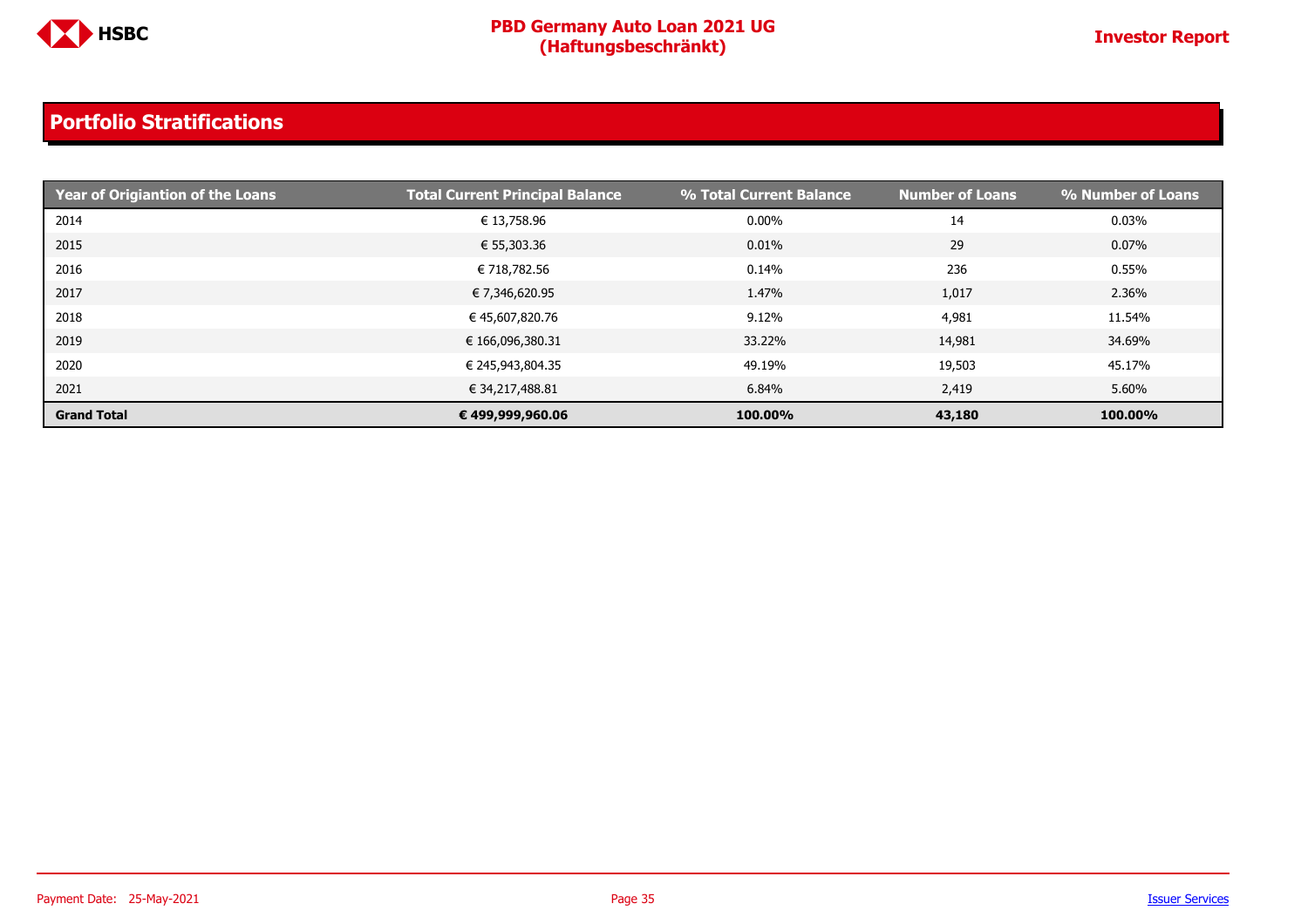

| <b>Borrower Initial Down Payment</b> | <b>Total Current Principal Balance</b> | % Total Current Balance | <b>Number of Loans</b> | % Number of Loans |
|--------------------------------------|----------------------------------------|-------------------------|------------------------|-------------------|
| $0.0000\% < 10.0000\%$               | € 191,719,781.40                       | 38.34%                  | 16,491                 | 38.19%            |
| $10.0000\% < 20.0000\%$              | € 148,401,008.72                       | 29.68%                  | 10,099                 | 23.39%            |
| $20.0000\% < 30.0000\%$              | € 82,327,946.95                        | 16.47%                  | 6,535                  | 15.13%            |
| $30.0000\% < 40.0000\%$              | € 41,253,528.90                        | 8.25%                   | 3,996                  | 9.25%             |
| $40.0000\% < 50.0000\%$              | € 19,671,152.06                        | 3.93%                   | 2,521                  | 5.84%             |
| $50.0000\% < 60.0000\%$              | € 10,130,822.37                        | 2.03%                   | 1,770                  | 4.10%             |
| $60.0000\% < 70.0000\%$              | € 4,457,364.24                         | 0.89%                   | 943                    | 2.18%             |
| $70.0000\% < 80.0000\%$              | € 1,588,680.00                         | 0.32%                   | 485                    | 1.12%             |
| $80.0000\% < 90.0000\%$              | € 334,301.63                           | $0.07\%$                | 215                    | 0.50%             |
| $90.0000\% < 100.0000\%$             | € 115,373.79                           | 0.02%                   | 125                    | 0.29%             |
| <b>Grand Total</b>                   | € 499,999,960.06                       | 100.00%                 | 43,180                 | 100.00%           |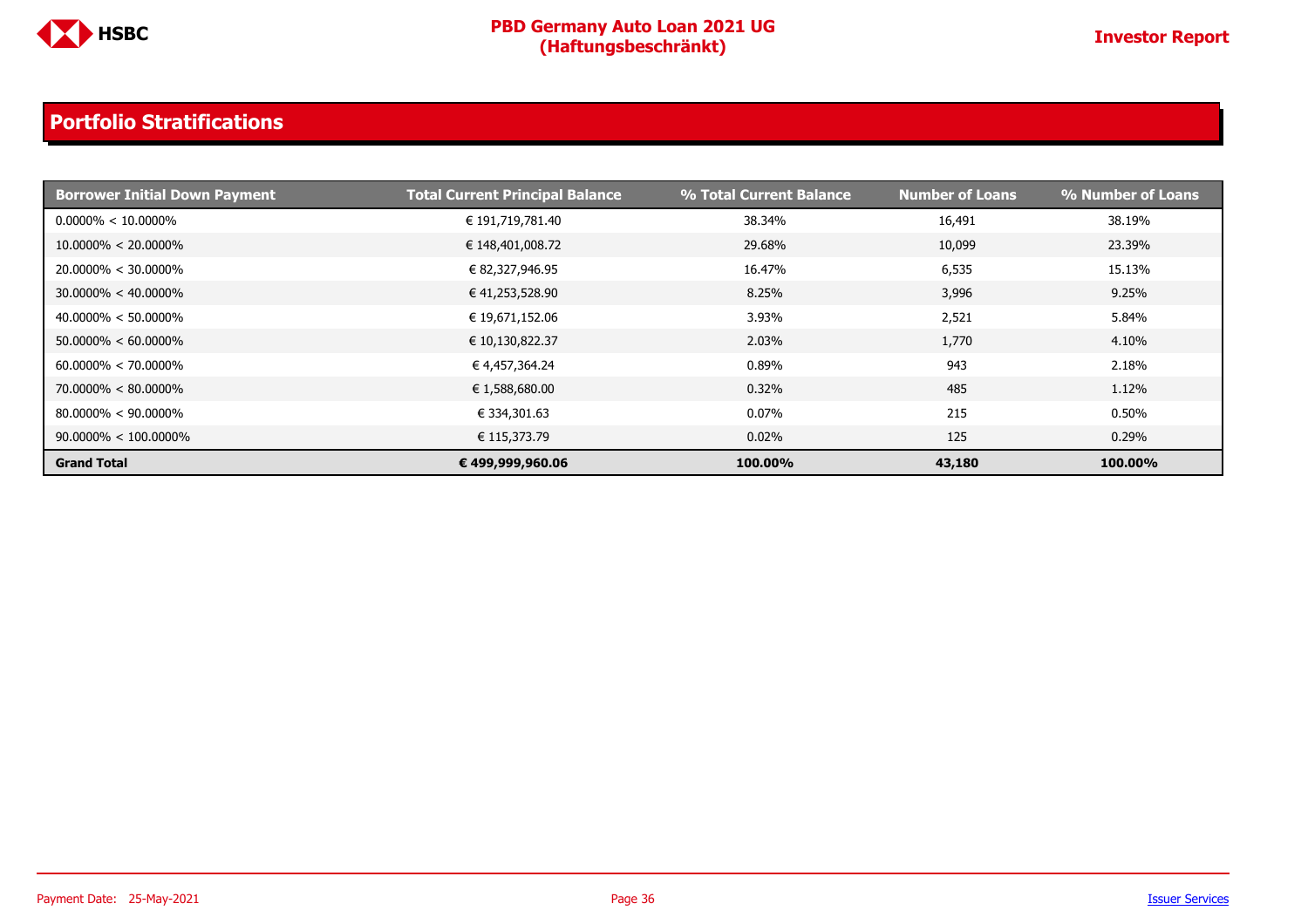

| <b>Original Loan to Value (%)</b> | <b>Total Current Principal Balance</b> | % Total Current Balance | <b>Number of Loans</b> | % Number of Loans |
|-----------------------------------|----------------------------------------|-------------------------|------------------------|-------------------|
| < 10.000000                       | € 114,546.95                           | 0.02%                   | 123                    | 0.28%             |
| 10.000000 < 20.000000             | € 317,387.83                           | 0.06%                   | 207                    | 0.48%             |
| 20.000000 < 30.000000             | € 1,602,575.03                         | 0.32%                   | 490                    | 1.13%             |
| 30.000000 < 40.000000             | € 4,357,779.92                         | 0.87%                   | 926                    | 2.14%             |
| 40.000000 < 50.000000             | € 9,859,192.42                         | 1.97%                   | 1,710                  | 3.96%             |
| 50.000000 < 60.000000             | € 19,667,082.90                        | 3.93%                   | 2,557                  | 5.92%             |
| 60.000000 < 70.000000             | € 41,385,662.71                        | 8.28%                   | 4,009                  | 9.28%             |
| 70.000000 < 80.000000             | € 81,553,784.87                        | 16.31%                  | 6,476                  | 15.00%            |
| 80.000000 < 90.000000             | € 149,102,849.76                       | 29.82%                  | 10,165                 | 23.54%            |
| 90.000000 < 100.000000            | € 41,162,605.76                        | 8.23%                   | 2,692                  | 6.23%             |
| $= 100.000000$                    | € 150,876,491.91                       | 30.18%                  | 13,825                 | 32.02%            |
| <b>Grand Total</b>                | € 499,999,960.06                       | 100.00%                 | 43,180                 | 100.00%           |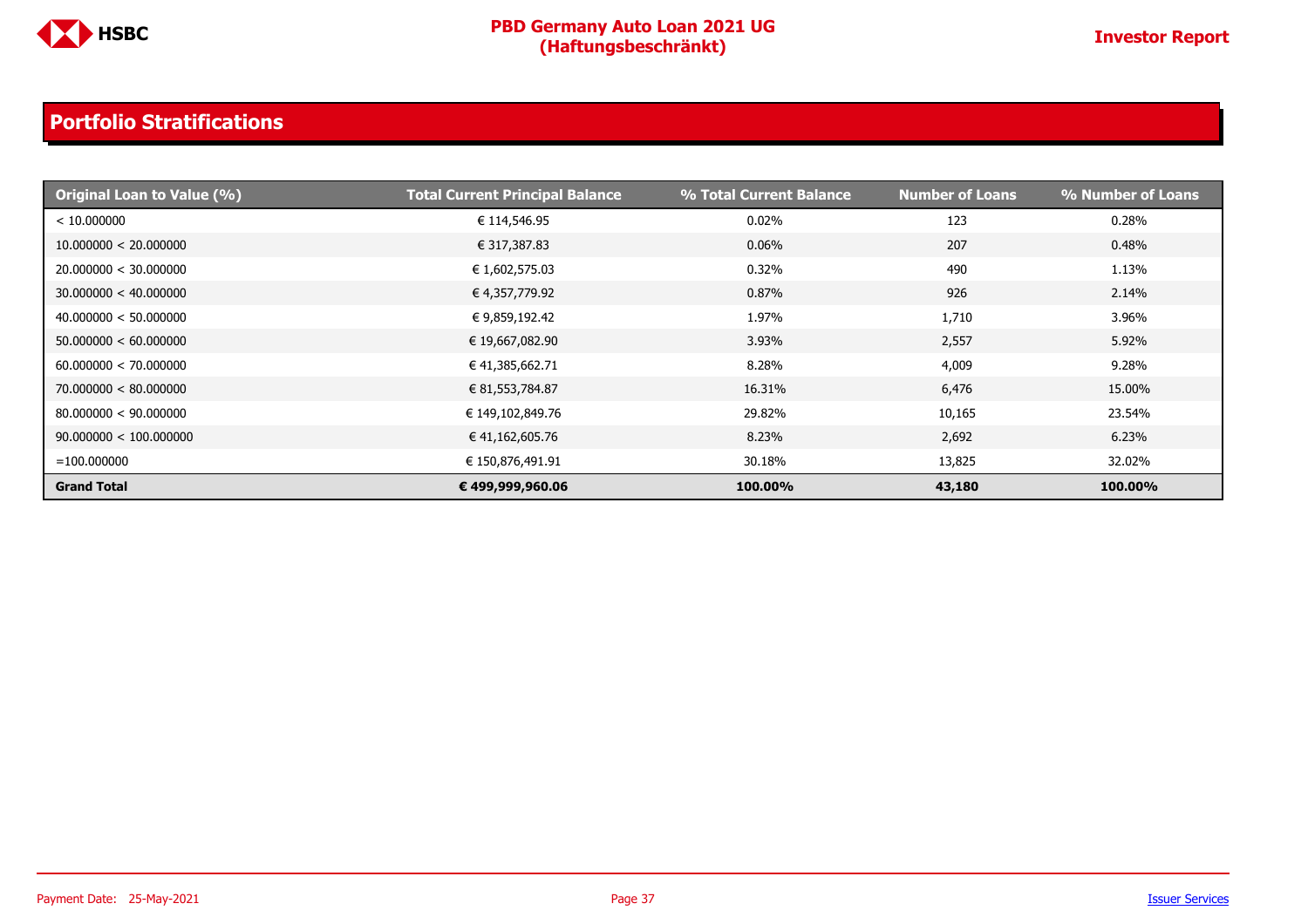

| <b>Region</b>        | <b>Total Current Principal Balance</b> | % Total Current Balance | <b>Number of Loans</b> | % Number of Loans |
|----------------------|----------------------------------------|-------------------------|------------------------|-------------------|
| Baden-Württemberg    | € 63,817,780.58                        | 12.76%                  | 5,581                  | 12.92%            |
| Bayern               | € 50,090,795.01                        | 10.02%                  | 4,351                  | 10.08%            |
| Berlin               | € 3,723,624.60                         | 0.74%                   | 291                    | 0.67%             |
| Brandenburg          | € 30,644,494.57                        | 6.13%                   | 2,530                  | 5.86%             |
| <b>Bremen</b>        | € 2,265,737.24                         | 0.45%                   | 208                    | 0.48%             |
| Hamburg              | € 1,157,440.89                         | 0.23%                   | 98                     | 0.23%             |
| Hessen               | € 51,483,359.04                        | 10.30%                  | 4,367                  | 10.11%            |
| Mecklenburg-Vorpomme | € 7,952,286.33                         | 1.59%                   | 646                    | 1.50%             |
| Niedersachsen        | € 33,646,765.91                        | 6.73%                   | 2,951                  | 6.83%             |
| Nordhein-Westfalen   | € 108,735,105.44                       | 21.75%                  | 9,413                  | 21.80%            |
| Rheinland-Pfalz      | € 32,094,599.46                        | 6.42%                   | 2,735                  | 6.33%             |
| Saarland             | € 19,867,355.71                        | 3.97%                   | 1,705                  | 3.95%             |
| Sachsen              | € 39,571,809.24                        | 7.91%                   | 3,593                  | 8.32%             |
| Sachsen-Anhalt       | € 13,505,404.95                        | 2.70%                   | 1,175                  | 2.72%             |
| Schleswig Holstein   | € 29,179,992.73                        | 5.84%                   | 2,506                  | 5.80%             |
| Thüringen            | € 12,263,408.36                        | 2.45%                   | 1,030                  | 2.39%             |
| <b>Grand Total</b>   | € 499,999,960.06                       | 100.00%                 | 43,180                 | 100.00%           |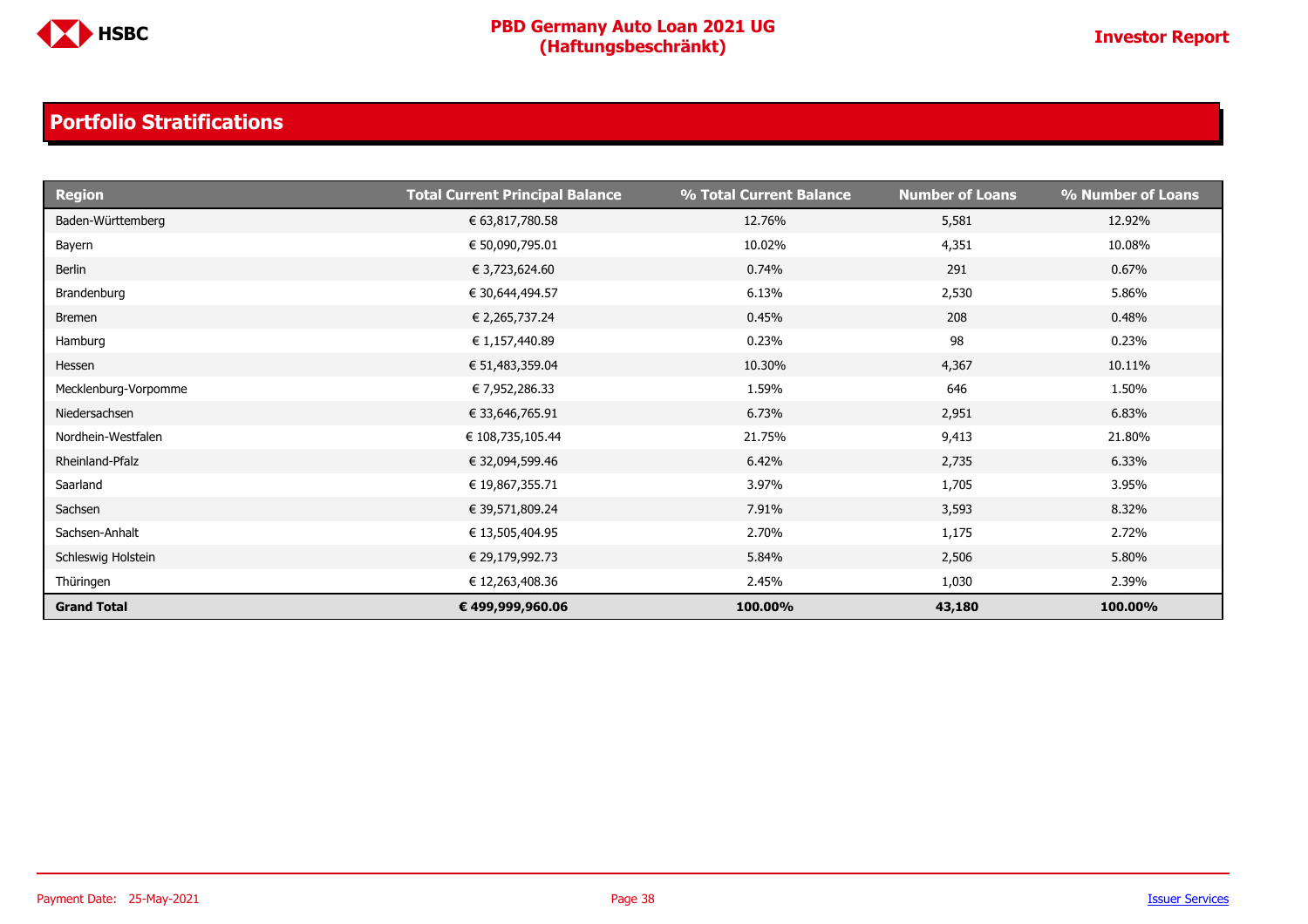

| <b>Car Makers</b>  | <b>Total Current Principal Balance</b> | % Total Current Balance | <b>Number of Loans</b> | % Number of Loans |
|--------------------|----------------------------------------|-------------------------|------------------------|-------------------|
| Citroen            | € 179,047,364.67                       | 35.81%                  | 17,001                 | 39.37%            |
| DS                 | € 6,620,830.72                         | 1.32%                   | 380                    | 0.88%             |
| Others             | € 15,935,110.46                        | 3.19%                   | 1,854                  | 4.29%             |
| Peugeot            | € 298,396,654.21                       | 59.68%                  | 23,945                 | 55.45%            |
| <b>Grand Total</b> | € 499,999,960.06                       | 100.00%                 | 43,180                 | 100.00%           |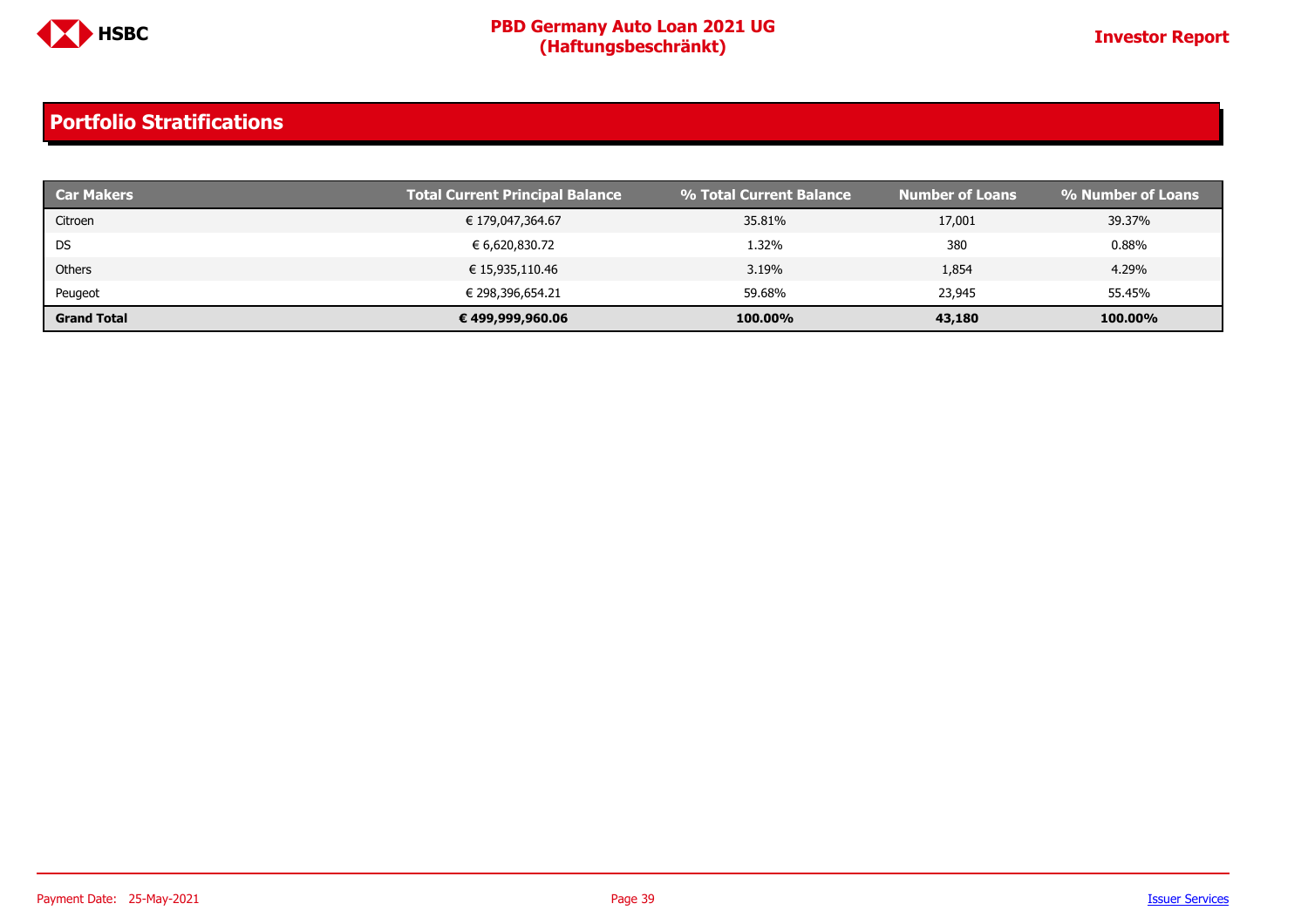

| <b>Fuel Type</b>   | <b>Total Current Principal Balance</b> | % Total Current Balance | <b>Number of Loans</b> | % Number of Loans |
|--------------------|----------------------------------------|-------------------------|------------------------|-------------------|
| <b>Diesel</b>      | € 272,308,490.03                       | 54.46%                  | 21,202                 | 49.10%            |
| Electric           | € 5,426,014.58                         | 1.09%                   | 288                    | 0.67%             |
| Hybrid             | € 10,987,230.79                        | 2.20%                   | 561                    | 1.30%             |
| No Data            | € 2,836,055.51                         | 0.57%                   | 233                    | 0.54%             |
| Petrol             | € 208,442,169.15                       | 41.69%                  | 20,896                 | 48.39%            |
| <b>Grand Total</b> | € 499,999,960.06                       | 100.00%                 | 43,180                 | 100.00%           |